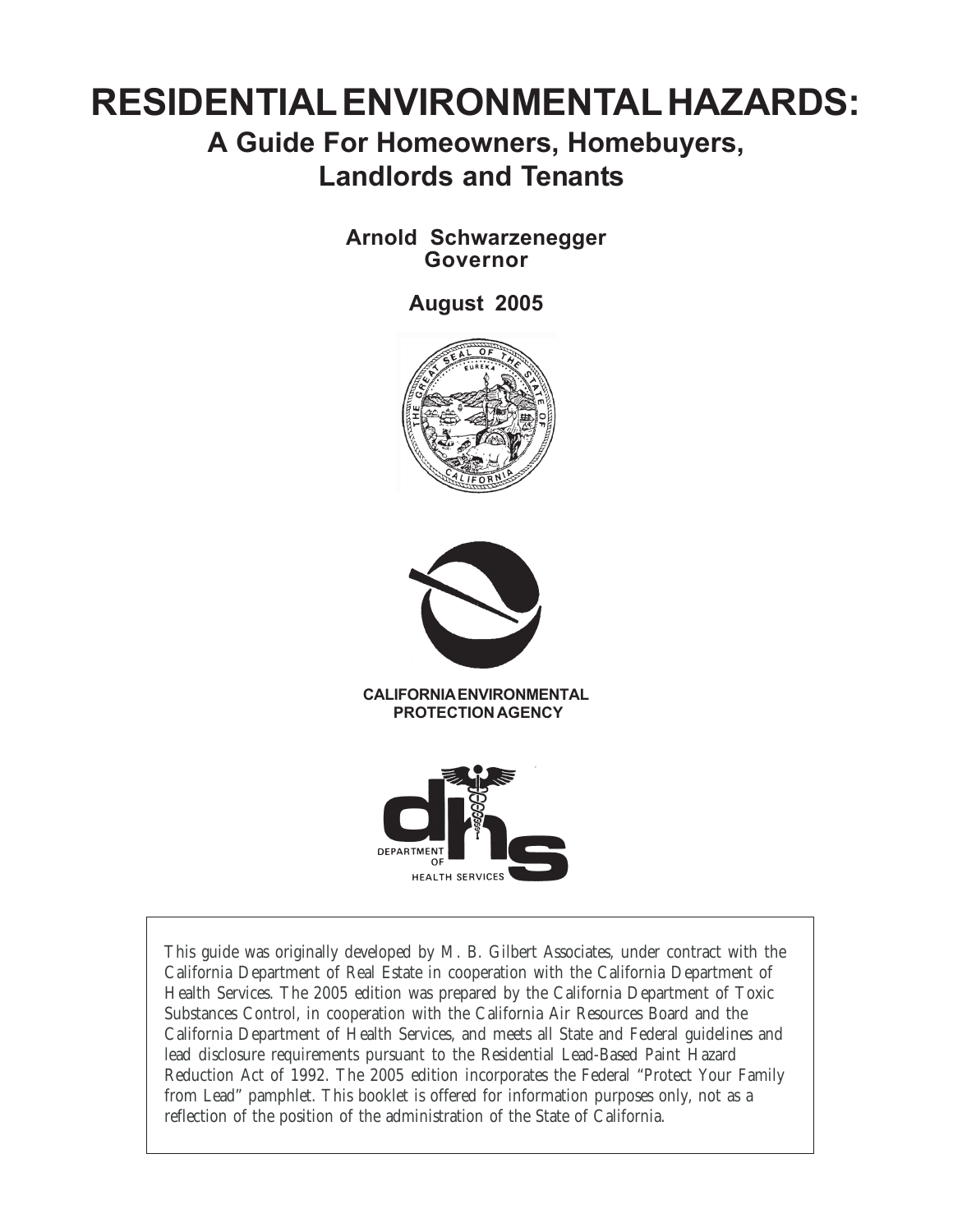# **Introduction**

The California Departments of Real Estate and Health Services originally prepared this booklet in response to the California legislative mandate (Chapter 969, Statutes of 1989, AB 983, Bane) to inform the homeowner and prospective homeowner about environmental hazards located on and affecting residential property.

The 2005 edition was prepared by the California Department of Toxic Substances Control, in cooperation with the California Air Resources Board and the California Department of Health Services' Childhood Lead Poisoning Prevention Program, Radon Program, and Division of Drinking Water and Environmental Management, in response to a 1994 legislative mandate (Chapter 264, Statutes of 1994, AB 2753, Sher). The 1994 legislation also requires this booklet to consolidate the California disclosure requirements (Ch. 969, Statutes of 1989) and the federal disclosure requirements (The Residential Lead-Based Paint Hazard Reduction Act of 1992).

The information contained in this booklet is an overview of some environmental hazards which may be found on or in residential property and which may affect residential real estate. Since this booklet is not meant to be allinclusive, it should be used only for general guidance. Although law requires the disclosure of known hazards, an environmental survey may be conducted to obtain further information. Homeowners, tenants, and prospective homeowners may wish to obtain other literature for additional information on hazards of concern.

In California, sellers are required to disclose the presence of any known environmental hazard. A statement that the homeowner is unaware of environmental hazards is not a guarantee that the property is free of such hazards. It is in the homeowner's and prospective homeowner's interest to know what hazards are common, where they are found, and how they might be mitigated. This booklet will provide homeowners and prospective homeowners with the information and additional resources needed to make an informed decision about environmental hazards that may be present on a property.

Because of the contribution of household hazardous wastes to the problem of hazardous waste disposal, a section on proper storage and disposal of household hazardous products is included. In discussing health impacts of hazardous substances, lifetime exposure to low levels is emphasized because the resident is more likely to encounter this type of exposure than exposure to high levels of hazards for a short time. Sources of additional information and a list of government agencies are provided for further information.

Pursuant to AB 983, if this environmental hazards booklet is made available to homeowners or prospective homeowners, real estate licensees and home sellers are not required to provide additional information on such hazards. However, delivery of this publication to homeowners or prospective homeowners does not relieve home sellers and real estate licensees of the responsibility to disclose the existence of environmental hazards when such hazards are known to them.

The material is presented with the understanding that the publisher is not engaged in offering legal or other professional advice. If legal or other expert assistance is required, the services of a skilled professional should be obtained.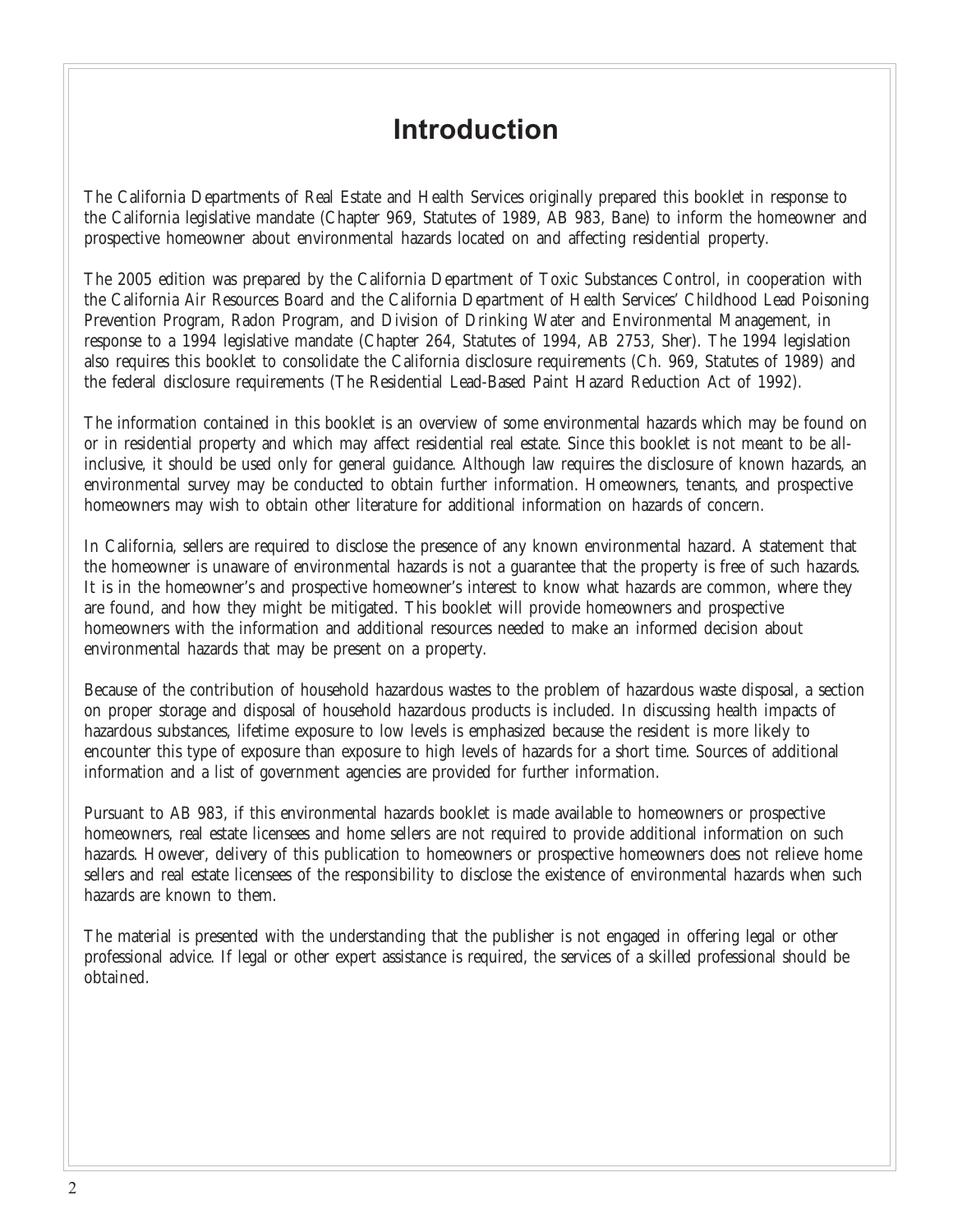# **Table of Contents**

# INTRODUCTION

| Chapter IV - HOUSEHOLD HAZARDOUS WASTE 16 |  |
|-------------------------------------------|--|
|                                           |  |
|                                           |  |
|                                           |  |

# APPENDICES

| Appendix A— LIST OF FEDERAL AND STATE AGENCIES 34 |  |  |
|---------------------------------------------------|--|--|
|                                                   |  |  |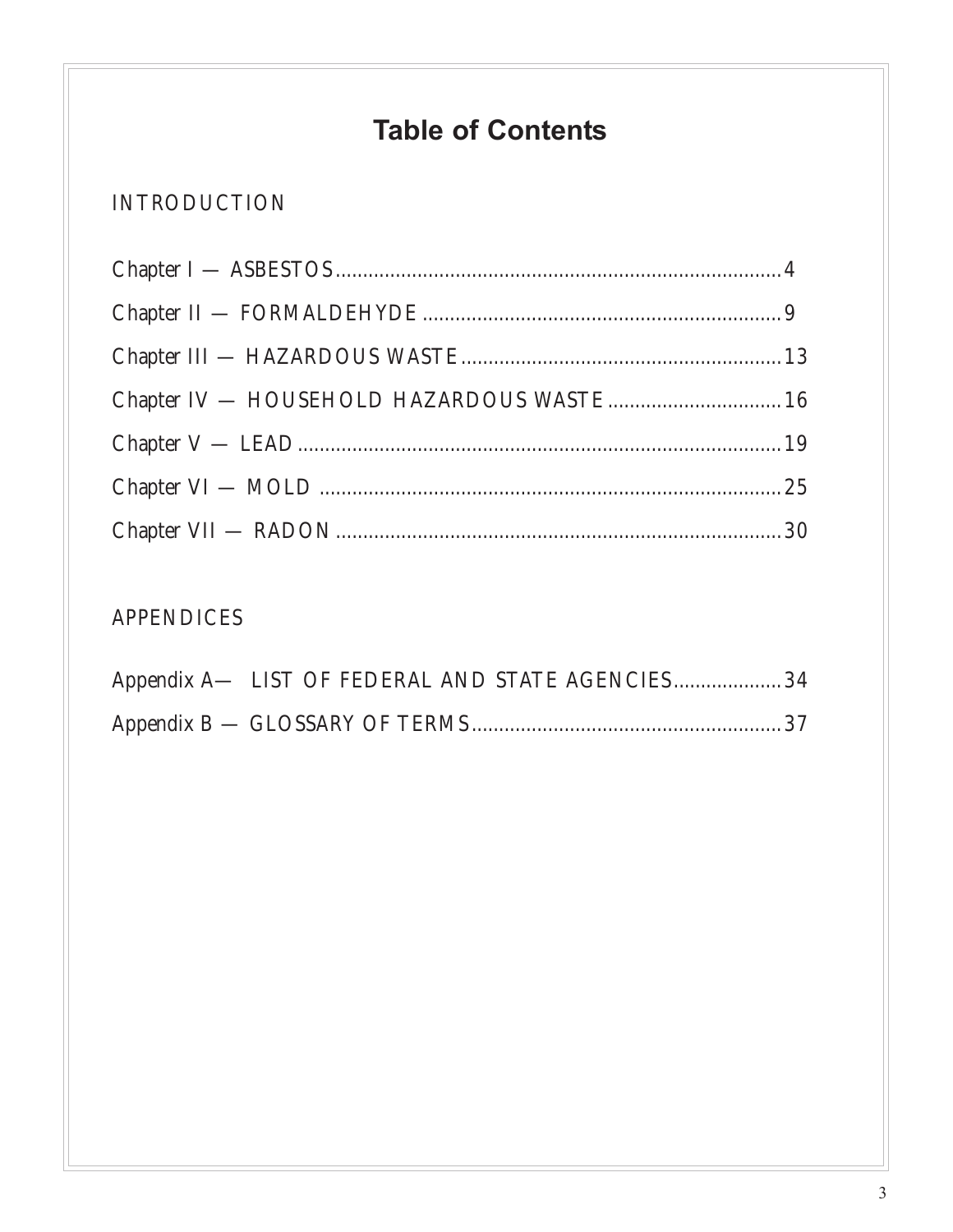# **CHAPTER I**

# **ASBESTOS**

## *What is Asbestos?*

Asbestos is the name given to a number of naturally occurring fibrous silicate minerals that have been mined for their useful properties such as thermal insulation, chemical and thermal stability, and high tensile strength. The three common types of asbestos are chrysotile, amosite, and crocidolite. Chrysotile, also known as white asbestos and a member of the serpentine mineral group, is the most common. Asbestos can only be identified under a microscope.

## *Where is asbestos found in the home?*

Asbestos has been used in many products found in the home that provide insulation, strength, and fire protection. In 1989, the U.S. Environmental Protection Agency (U.S. EPA) announced a phased ban of asbestos products to be completed by 1996. However, in 1991, the U.S. Fifth Circuit Court of Appeals overturned and remanded the asbestos ban and phase-out rule to EPA. Today, most asbestos products can still be legally manufactured, although production of asbestos containing materials has decreased dramatically since the late 1970s. The most common items in the home that may contain asbestos are:

- Vinyl flooring
- Duct wrapping on heating and air conditioning systems
- Insulation on hot water pipes and boilers
- Some roofing shingles, and siding
- Vermiculite attic insulation
- Ceiling and wall insulation
- Sheet rock taping compounds and some ceiling materials

Asbestos that has been sprayed on ceilings often has a spongy, "cottage cheese" appearance with irregular soft surfaces. Asbestos troweled on walls has a textured, firm appearance. Vermiculite attic insulation, found both in the attic between trusses and in-between walls, also has the potential to contain asbestos. Vermiculite attic insulation is a pebble-like, pour-in product and is usually light-brown or gold in color.

Manufacturers can provide information on the asbestos content of home products. A certified asbestos consultant can be hired to test building material and determine whether or not asbestos is present and to give advice about how to take care of it safely. Current asbestos bulk testing methods may be insufficient to determine the presence of asbestos in vermiculite attic insulation. For more information on vermiculite, reference U.S. EPA's *Current Best Practices for Vermiculite Attic Insulation* at www.epa.gov/asbestos/ insulationbrochure2.pdf.

## *How is asbestos harmful?*

Intact or sealed (painted or taped over) asbestos is not harmful unless it becomes damaged and friable. Friable means the material can be easily crushed or pulverized to a powder by hand pressure. Friable materials have a higher potential to release fibers. Asbestos fibers that are released into the air and inhaled can accumulate in the lungs and pose a health risk. This risk can be divided into two general categories: risk of asbestosis (lung scarring); and increased risk of cancer.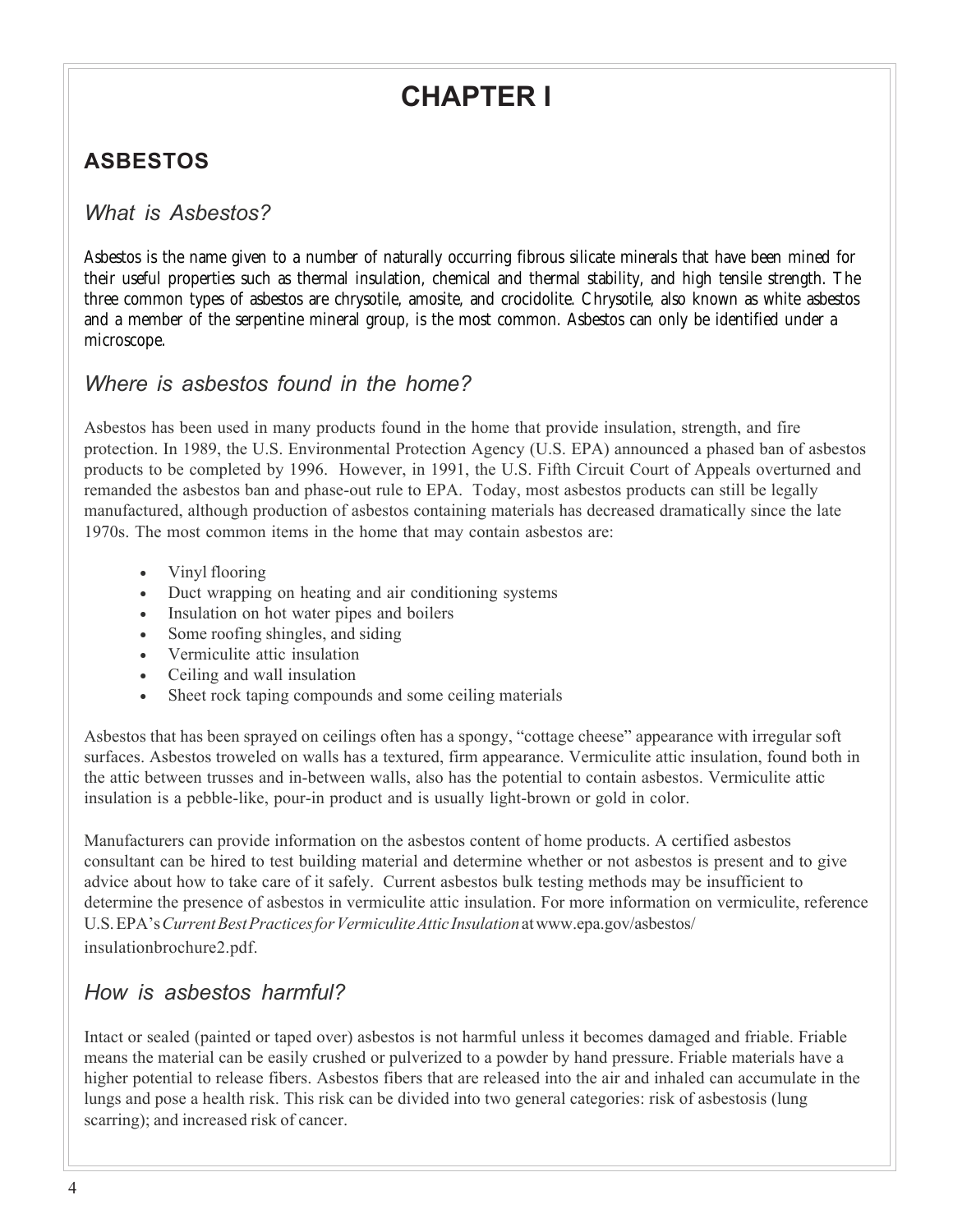The U.S. EPA classifies asbestos as a known human carcinogen. If asbestos fibers are inhaled, the chance of contracting lung cancer or mesothelioma (cancer of the lining of the chest or abdomen) increases. The more asbestos is inhaled, the greater risk of developing cancer. Smokers who are exposed to high levels of asbestos have a much greater risk of developing lung cancer than nonsmokers exposed to the same level. Symptoms of cancer may not develop until 10-40 years after the first exposure to asbestos.

# *Is there a safe level of asbestos?*

There is no safe level of asbestos exposure. The more asbestos fibers you inhale, the greater your risk of developing lung cancer and asbestos-related disease. Exposure to asbestos should always be avoided.

## *How can asbestos content in materials be determined?*

When you suspect asbestos is present in building materials, it is important to have the materials tested by a qualified laboratory. Visual inspection alone is not enough to identify the presence of asbestos.

It is recommended that you contact a certified asbestos consultant to take samples of potential asbestos containing materials and have them tested by a qualified laboratory. A list of asbestos consultants who have been certified by the California Department of Industrial Relations, Division of Occupational Safety and Health (Cal/ OSHA) for evaluating building materials and recommending a course of action may be obtained on the Internet at www.dir.ca.gov or by calling (916) 574-2993.

The certified asbestos consultant's role is to protect the interests of the homeowner. The Consultant is prohibited from any financial tie to a contractor if one is needed to perform removal. A list of asbestos contractors registered with Cal/OSHA for doing asbestos related work may be obtained by calling (415) 703- 5190.

## *How should the homeowner repair or remove asbestos?*

Repair or removal of asbestos by the homeowner may be unwise if the damage is severe, since it may result in unnecessary exposure to airborne fibers. In cases where planned remodeling projects are expected to damage asbestos-containing materials, it is wise to hire a qualified contractor to remove the material. The homeowner should use the following guidelines in choosing a qualified contractor:

- Check to see if the contractor is licensed by the California Contractors State License Board and registered with the California Department of Industrial Relations, Division of Occupational Safety and Health (Cal/OSHA) for doing asbestos work.
- Be aware that some contractors may remove material incorrectly and still charge a substantial fee.
- Require references from the contractor and check them to see if the contractor's work is satisfactory.
- Require the contractor to specify his safety procedures in writing.

The homeowner can expect to pay three times as much for a small removal job than a large one as it is expensive for a contractor to set up all the necessary safety equipment. You should consider hiring a certified asbestos consultant to review safety procedures and oversee the performance of the contractor.

## *Does the law require asbestos mitigation?*

Asbestos mitigation is at the discretion of the homeowner. Even if material contains asbestos, the homeowner may choose to leave it alone or, if necessary, repair it. If the home owner chooses to do his or her own repairs, the home owner must comply with the law. The free Department of Toxic Substances Control fact sheet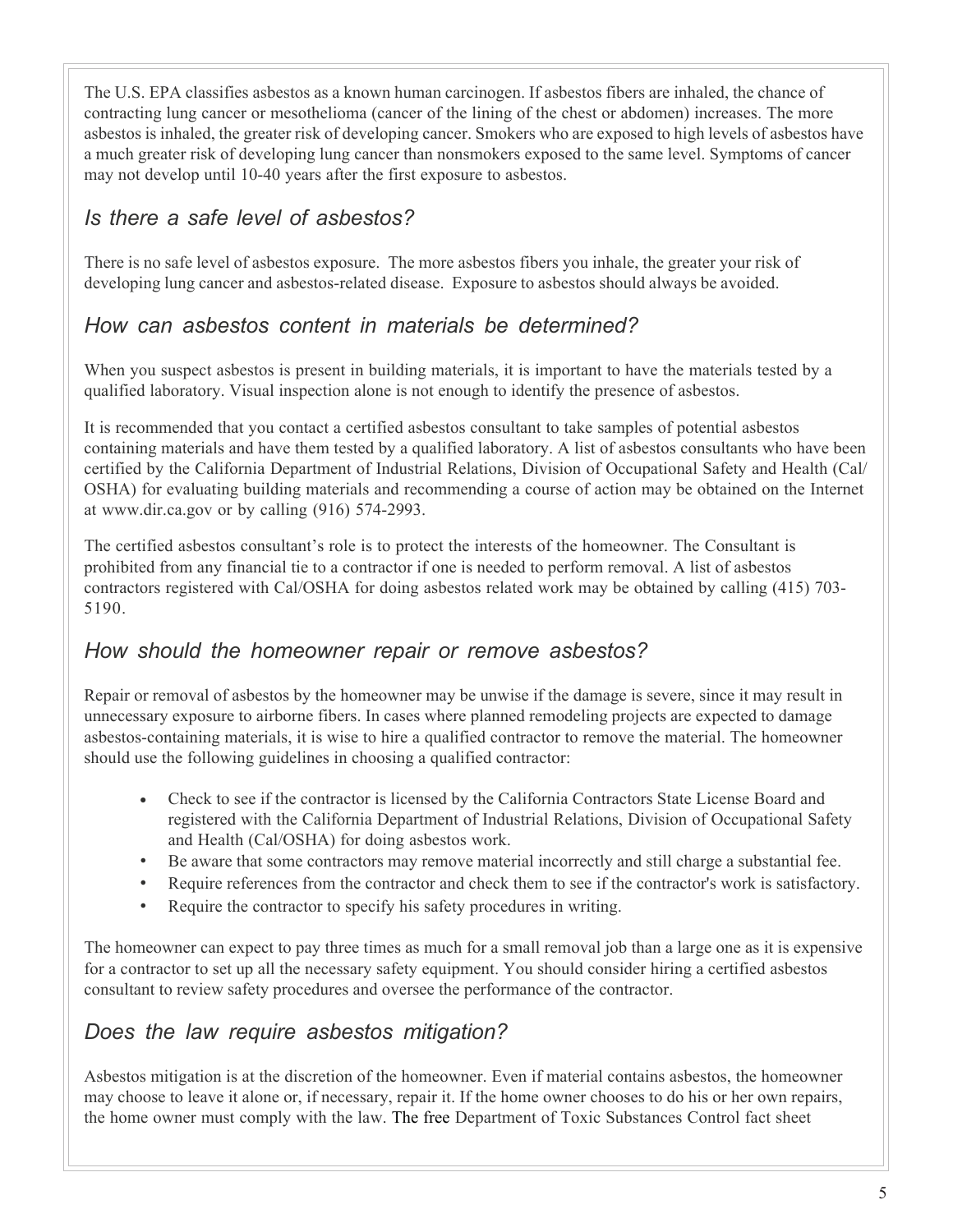"Managing Asbestos Waste" is available on the DTSC Web site at www.dtsc.ca.gov/InformationResources/ upload/OAD-PBL\_Asbestos\_FS.pdf

## *What about naturally occuring asbestos that is found near the home?*

Naturally Occurring Asbestos (NOA) includes six regulated naturally occurring minerals (actinolite, amosite, anthophyllite, chrysotile, crocidolite, and tremolite) and is commonly found in California within serpentine and other ultramafic rocks and soils of the Coastal Ranges, Klamath Mountains, and the Sierra Nevada Mountains. The California Geological Survey has produced a map that identifies areas more likely to contain NOA in California. The map may be found online at www.consrv.ca.gov/cgs/minerals/hazardous\_minerals/asbestos/ index.htm.

Asbestos fibers may be released into the air as a result of activities which disturb NOA-containing rock or soils. Development construction activities in areas that contain NOA may release asbestos. Also, driving on roads or driveways surfaced with asbestos containing gravel, such as serpentine, may release asbestos. The California Air Resources Board (ARB) has established Asbestos Airborne Toxic Control Measures (ATCMs) to regulate the surfacing of roads with asbestos-containing gravels and construction and grading activities in areas potentially containing asbestos. For more information about naturally occurring asbestos, go to www.arb.ca.gov/toxics/ asbestos/asbestos.htm.

### *Hotlines:*

For information on the identification and abatement of asbestos hazards in the home, and other information about asbestos visit the U.S. EPA Asbestos Web site at www.epa.gov/asbestos.

For technical assistance and information about:

- Toxic Substances Control Act (TSCA);
- Regulations and programs administered under TSCA, including asbestos, lead-based paint, and PCB's; and
- EPA's 33/60 voluntary pollution prevention program;

contact the Toxic Substances Control Act Assistance Information Service (T.A.I.S.), Washington, D.C. at:

Telephone: (202) 554-1404 Fax: (202) 554-560 E-mail: tsca-hotline@epa.gov

### *Publications:*

#### *Indoor Air Quality Infosheet - Asbestos*

This free publication is available from:

American Lung Association Environmental Health Department 909 12th Street Sacramento, CA 95814 Telephone: (800) LUNG-USA [(800) 586-4872]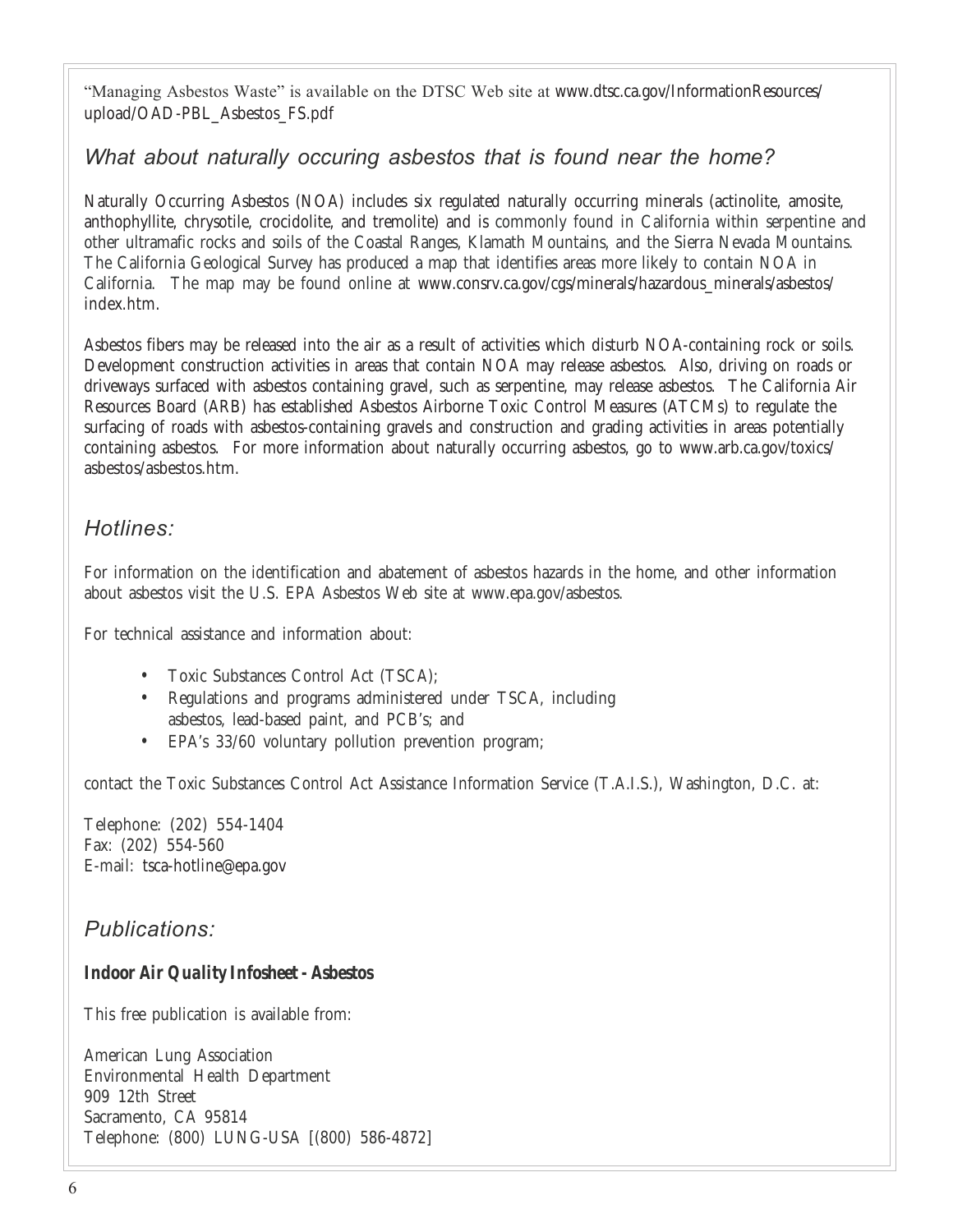#### *The Inside Story - A Guide to Indoor Air Quality*

#### *Asbestos in Your Home*

These free publications are available from:

U.S. EPA Indoor Air Quality Information Clearinghouse P.O. Box 37133 Washington, D.C. 20013-7133 Telephone: (800) 438-4318 FAX: (202) 484-1510 E-mail: iaqinfo@aol.com Web: www.epa.gov/iaq

#### *Asbestos in the Home and Workplace*

This list is available on the Internet from:

California Departement of Health Services Indoor Air Quality Program www.cal-iaq.org/cal-iaq%20asbestos.htm

#### *List of Certified Asbestos Consultants*

This list is available on the Internet or by mail for \$8.00 from:

California Department of Industrial Relations Division of Occupational Safety and Health (Cal/OSHA) Asbestos Consultant Certification Unit 2211 Park Towne Circle, Suite 1 Sacramento, CA 95825 Telephone: (916) 574-2993 Web: www.dir.ca.gov

#### *List of Asbestos Abatement Contractors*

This list is available for \$25.00 from:

California Department of Industrial Relations Division of Occupational Safety and Health (Cal/OSHA) Asbestos Contractor Registration Unit 455 Golden Gate Avenue, 10<sup>th</sup> Floor San Francisco, CA 94102 Telephone: (415) 703-5190 Web: www.dir.ca.gov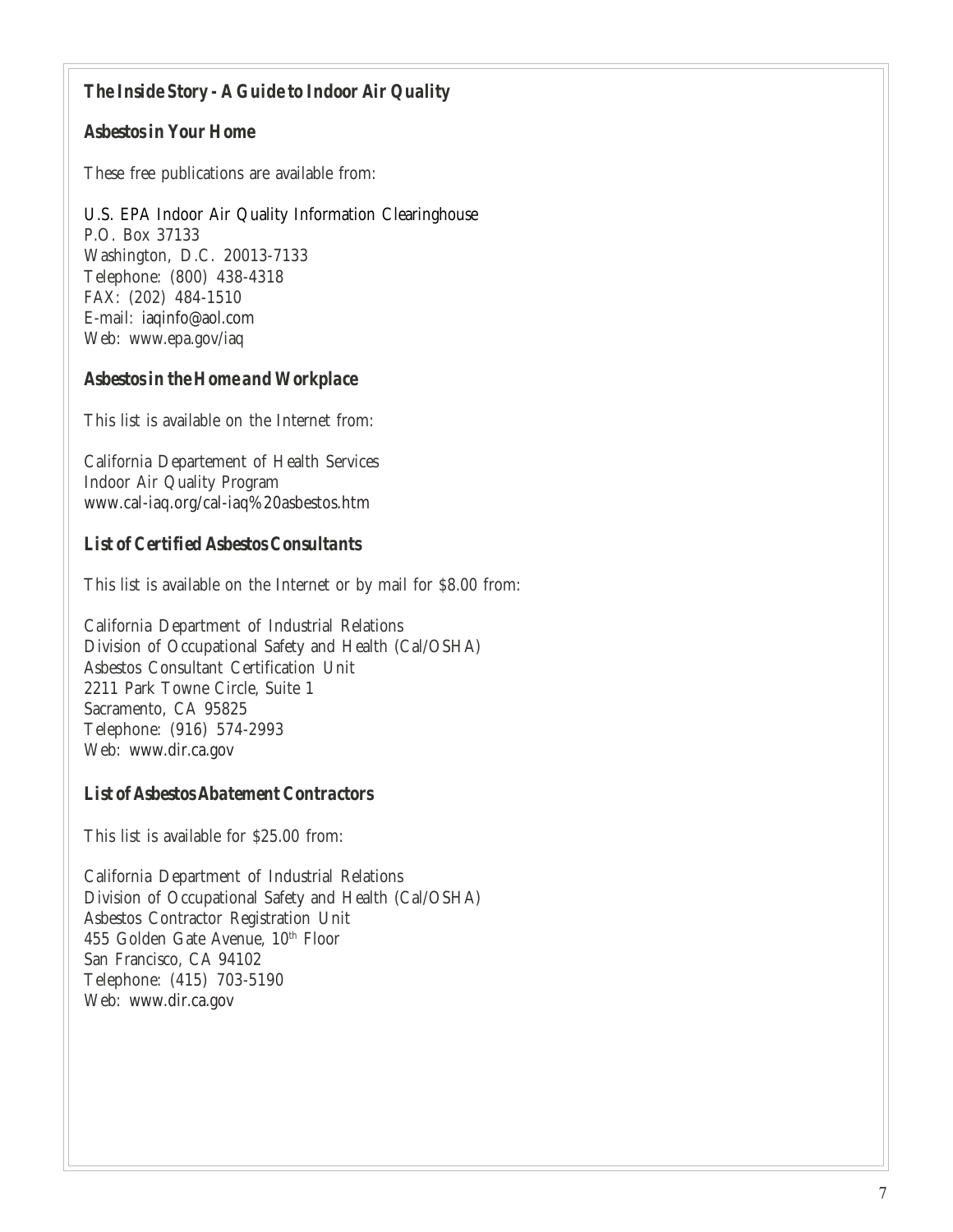#### *What You Should Know Before You Hire a Contractor*

This free publication is available from:

California Contractors State License Board 9835 Goethe Road P.O. Box 26000 Sacramento, CA 95827 Telephone: (800) 321-2752 (To receive the publication, leave your name and address on message phone.)

*Note: Telephone numbers and prices were correct at the date of publication of this booklet, but are subject to change.*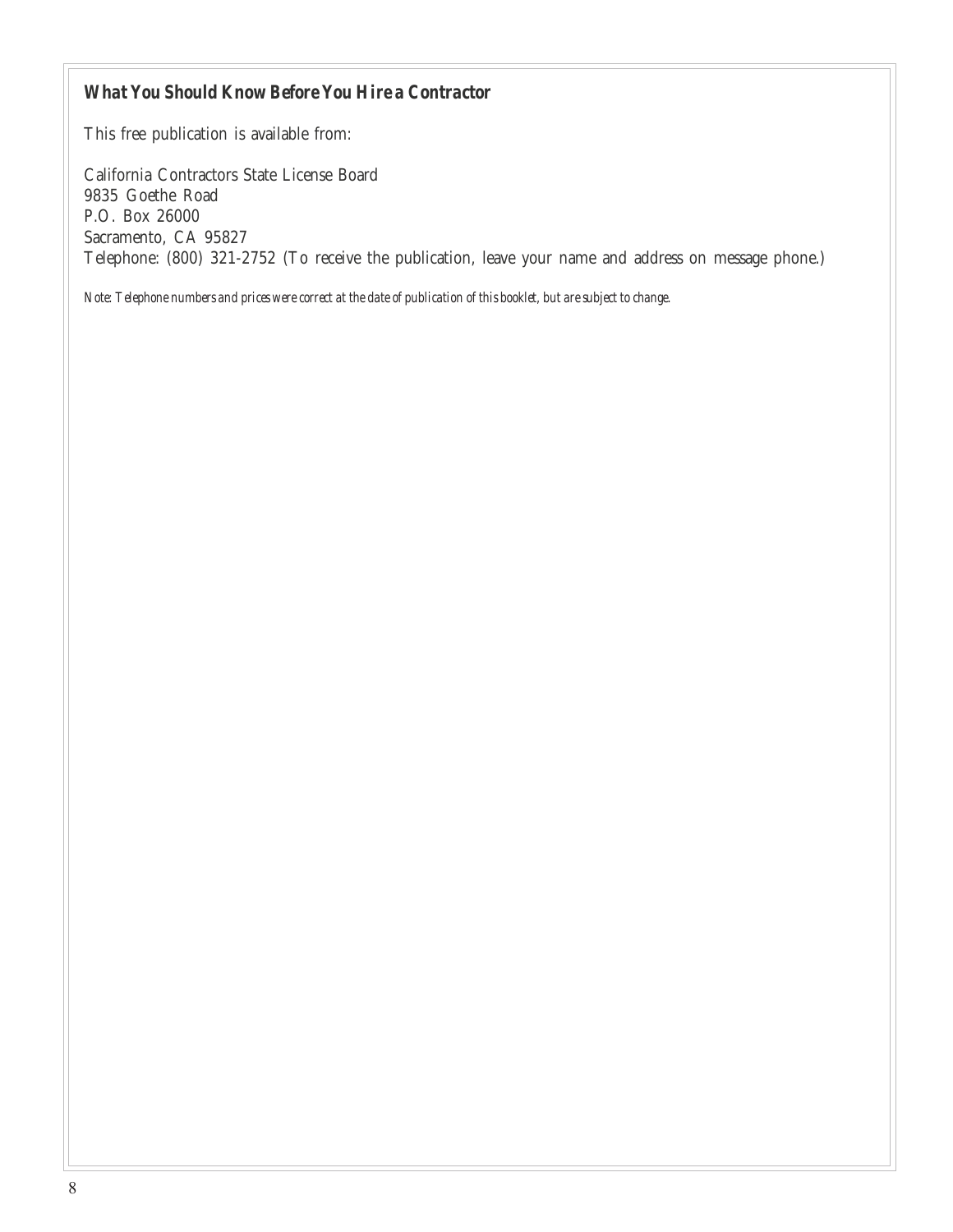# **CHAPTER II**

# **FORMALDEHYDE**

## *What is formaldehyde?*

Formaldehyde is a colorless, pungent gas that is soluble in water and most organic solvents. It is used as a raw material in the manufacture of building materials, many consumer products, and some fabrics. Formaldehyde is found in the outdoor air at an average concentration of approximately 3 parts per billion (ppb).

## *How is formaldehyde harmful?*

The Office of Environmental Health Hazard Assessment (OEHHA) has concluded that exposures to formaldehyde can cause cancer in humans. In 2004, the International Agency for Cancer Research upgraded formaldehyde to a Group I (known human) carcinogen, based on human epidemiology studies of nasopharyngeal cancer. Exposure to airborne formaldehyde may also cause other illnesses, such as irritation to the eyes, skin, and respiratory tract; coughing; sore or burning throat; nausea; and headaches. Formaldehyde may also worsen asthma or allergy symptoms in those with such pre-existing sensitivities. Reducing exposures to formaldehyde will reduce these health risks.

### *What levels of formaldehyde are found in the home?*

The average formaldehyde concentration inside California homes is about 14 ppb in conventional homes and 37 ppb in manufactured homes. Formaldehyde concentrations have been measured at levels greater than 200 ppb in both manufactured and new conventional homes. However, concentrations inside manufactured homes are generally higher than those in conventional homes due to the increased use of composite wood products.

### *What are the sources of formaldehyde in the home?*

Indoor sources are the major cause of exposures to formaldehyde because people spend most of their time indoors, and there are many indoor sources of formaldehyde that typically produce concentrations several times higher than outdoor levels.

Composite wood products are probably the greatest source of formaldehyde in the home. Other sources include other building materials such as some paints, coatings, and wallpaper; some consumer products such as fingernail products; permanent pressed fabric such as clothing and draperies; and combustion sources such as cigarettes and gas appliances.

### *What are composite wood products?*

Plywood, particleboard, and oriented strandboard are composite wood products that are bound together with formaldehyde-containing resins. The two most commonly used resins are urea-formaldehyde and phenolformaldehyde. Composite wood products used within the home include:

- Particleboard used for cabinetry, subflooring, shelving, and furniture
- · Hardwood plywood used in paneling, furniture, and as a wall covering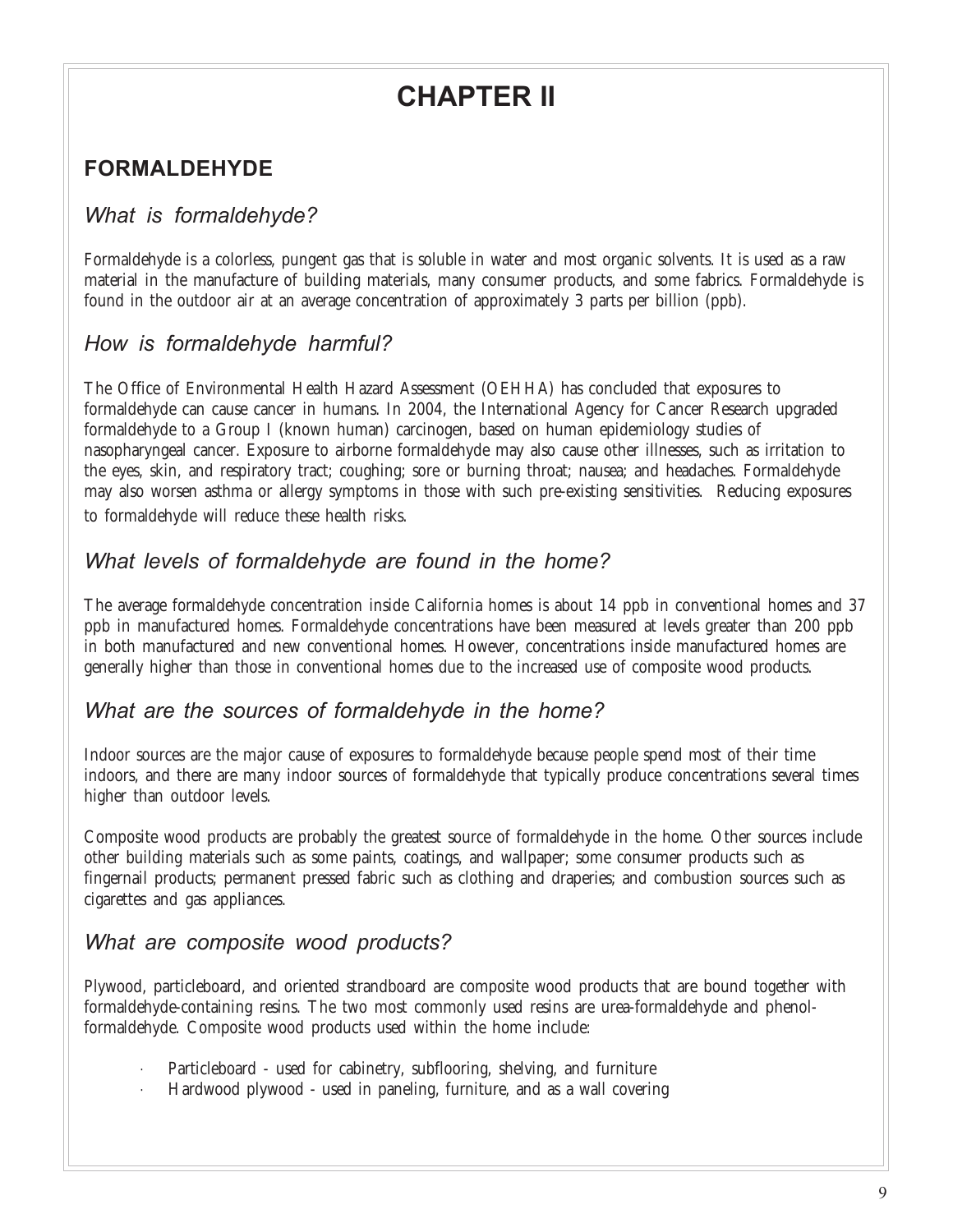- · Medium density fiberboard used in cabinets, doors, table tops, furniture, and shelving
- · Oriented strandboard and softwood plywood used for exterior use and subflooring, which are manufactured using low-emitting phenol-formaldehyde resins

## *Why is formaldehyde emitted from these products?*

In the production of the resins, not all formaldehyde is bound tightly. Unbound or free formaldehyde can be released later as a gas from composite wood products. Formaldehyde emissions are highest from products made with urea-formaldehyde resins and new products. Emissions ordinarily decrease to low levels over time, as the product ages and off-gasses. If properly manufactured, composite wood products that incorporate phenolformaldehyde resins do not release significant amounts of formaldehyde.

## *Is urea-formaldehyde foam a significant source of formaldehyde in homes?*

Urea-formaldehyde foam insulation (UFFI) was installed in the wall cavities of some homes during the 1970s and has been used in the manufacture of mobile homes. The Consumer Product Safety Commission banned the use of UFFI in homes and schools in 1982. Although a Federal Court subsequently removed this ban for procedural reasons, UFFI is not currently being installed in homes in California because it does not meet the insulation standards of the California Energy Commission. In homes where UFFI was installed prior to 1982, formaldehyde concentrations have declined with time to levels that are generally comparable to those in homes without UFFI.

## *How can formaldehyde be detected and measured?*

Levels of formaldehyde can be measured by chemical analysis of air samples. In general, ambient air monitoring of formaldehyde is done on a 24-hour or several day basis using standard analytical techniques and methods established by federal and state agencies. A useful indicator of the presence of indoor formaldehyde is knowledge of the formaldehyde content or emissions of products. This information can usually be obtained from the manufacturer. In general, you do not need to measure formaldehyde levels if there are few or no materials in the building known to emit high levels of formaldehyde, because levels would then be expected to approach the lower outdoor levels. However, if known or suspected sources are extensively present and cannot be readily removed, it is wise to measure the levels of formaldehyde, to assure that levels are no greater than 27 ppb.

## *Is there a safe level of formaldehyde?*

Most people experience eye and throat irritation when exposed to formaldehyde at levels above 100 ppb. Because people differ in their sensitivity to toxic effects, it is difficult to precisely define a concentration of formaldehyde that would be harmless to all people under all circumstances.

Levels in the outdoor air may be considered as the lowest levels that can practicably be achieved in the home. OEHHA has established acute (94 ug/m<sup>3</sup>, or 76 ppb, one-hour average) and chronic (3 ug/m<sup>3</sup>, or 2.4 ppb, long-term average) exposure levels to identify the levels at which sensitive individuals might experience adverse non-cancer health effects. For indoor environments, OEHHA has also identified 27 ppb as the eight hour average level that is protective against non-cancer effects for sensitive individuals. Because formaldehyde may cause cancer, and there is no known level that is absolutely risk free, the California Air Resources Board (ARB) recommends that indoor formaldehyde levels be reduced as much as possible.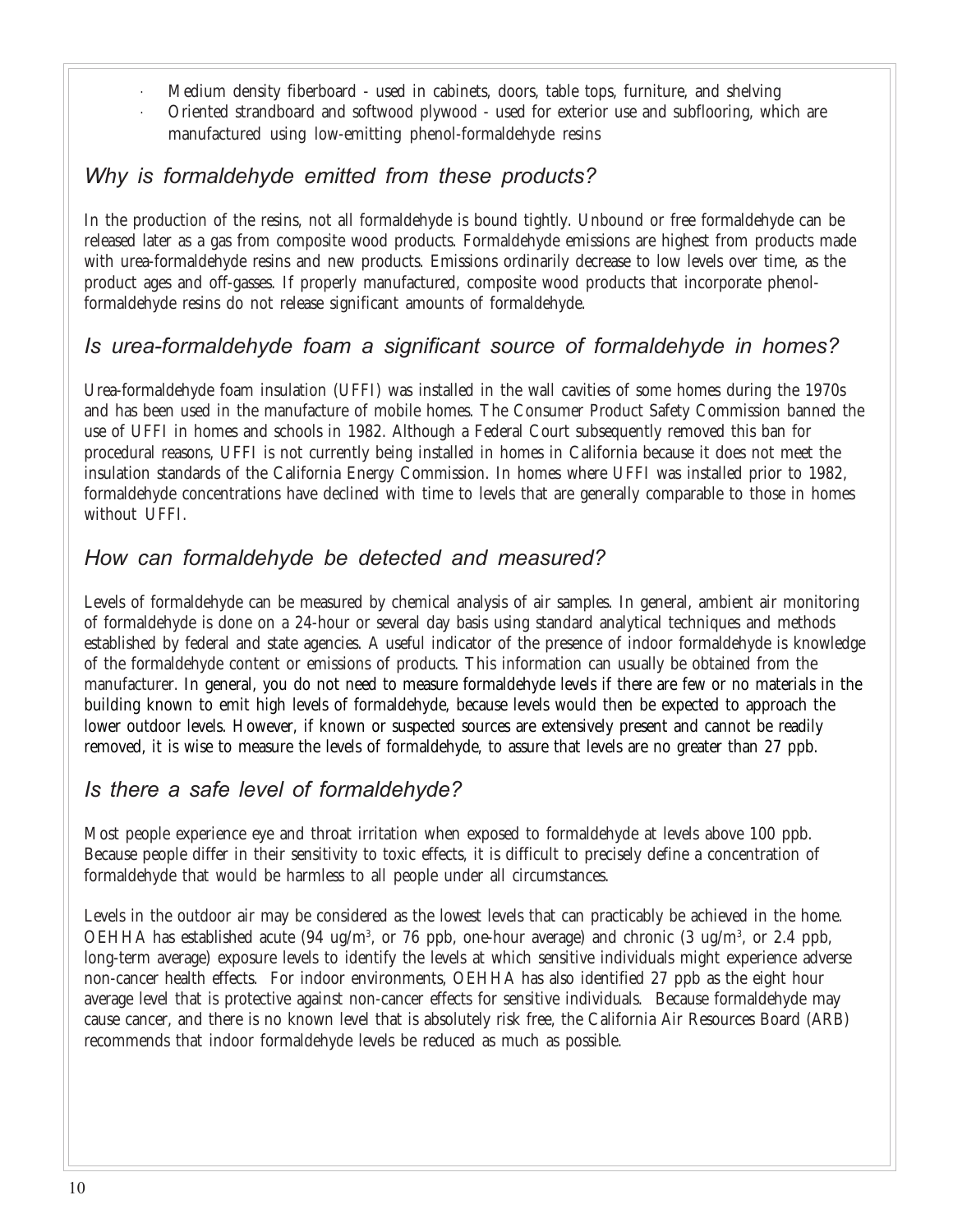## *What can be done to reduce indoor formaldehyde levels?*

Immediate measures include opening windows to increase ventilation and reducing the number of new composite wood products in a home. Where possible, replace composite wood products such as bookcases with products made from solid wood or non-wood materials. Formaldehyde emissions increase with increasing humidity and temperature. Therefore, reducing the temperature and humidity in the home will reduce formaldehyde levels.

Where the source of formaldehyde is wood paneling or extensive cabinetry, these measures may not be adequate. In those cases, removal of the paneling or coating, or replacement of cabinets may be necessary. Local trade organizations and builders' associations may be helpful in finding a contractor to do this work. You can find additional suggestions for reducing indoor formaldehyde levels in the publications listed below.

# *Publications:*

*Formaldehyde in the Home-Indoor Air Quality Guideline #1,* updated August 2004, www.arb.ca.gov/research/indoor/guidelines.htm

*Determination of Formaldehyde and Toluene Diisocyanate Emissions from Indoor Residential Sources***,** www.arb.ca.gov/research/apr/past/indoor.htm *,* click on Toxic Air Contaminants, scroll down.

#### *Final Report on the Identification of Formaldehyde as a Toxic Air Contaminant -1992.*

These free publications are available from:

California Air Resources Board, Research Division, Indoor Exposure Assessment Section P.O. Box 2815 Sacramento, CA 95812 Telephone: (916) 322-8282 (For first two publications listed) Telephone: (916) 322-7072 (For third publication listed) Web: www.arb.ca.gov

#### *The Inside Story - A Guide to Indoor Air Quality*

#### *An Update on Formaldehyde*

These free publications are available from:

Indoor Air Quality Information Clearinghouse P.O. Box 37133 Washington, D.C. 20013-7133 Telephone: (800) 438-4318 FAX: (202) 484-1510 E-mail: iaqinfo@aol.com Web: www.epa.gov/iaq/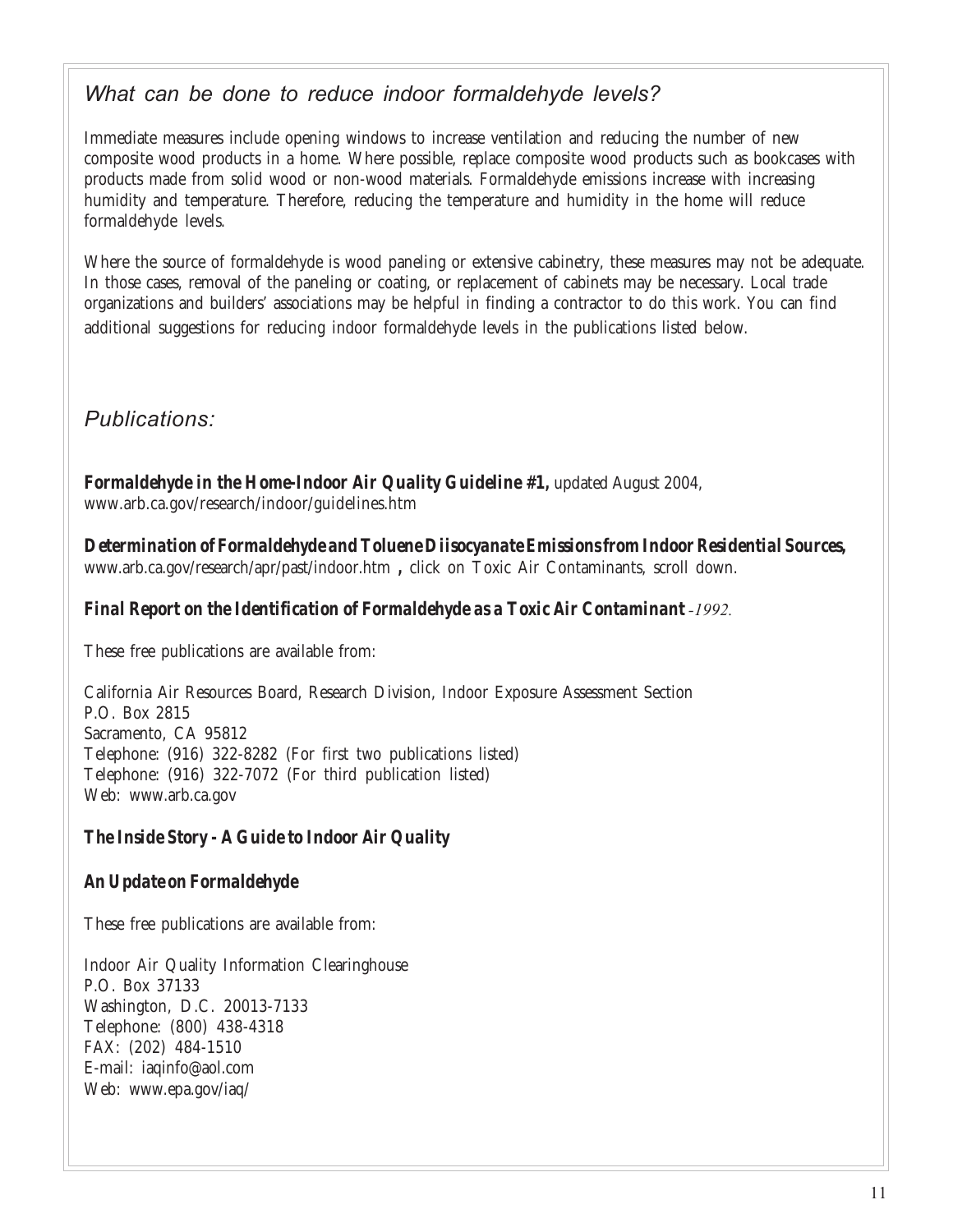#### *A Consumers Guide to Manufactured Housing Manufactured Housing for Families*

These free publications are available from:

California Department of Housing and Community Development Division of Administration P.O. Box 31 Sacramento, CA 95812-0031 Telephone: (916) 445-3338 Web: www.hcd.ca.gov

*Note: Telephone numbers and prices were correct at the date of publication of this booklet, but are subject to change.*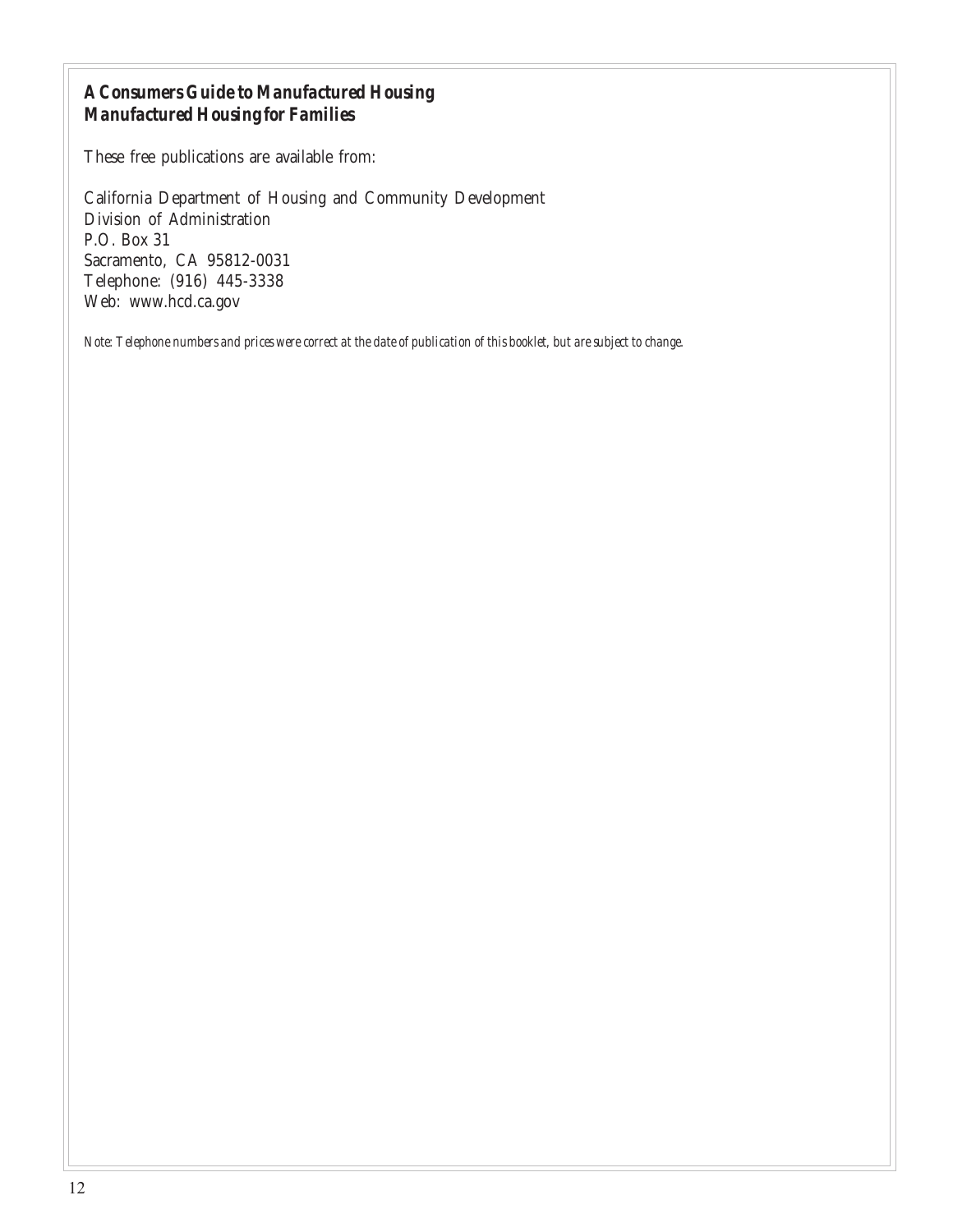# **CHAPTER III**

# **HAZARDOUS WASTE**

## *What is hazardous waste?*

Hazardous waste is anything left over from a manufacturing process, chemical laboratory, or a commercial product that is dangerous and could hurt people, animals, or the environment. Many industries, such as oil and gas, petrochemical, electronics, dry cleaners, and print shops, generate hazardous waste.

When hazardous waste is properly managed it is shipped to special facilities for treatment, storage, disposal, or recycling. Hazardous waste that is not properly managed may escape into the environment and contaminate the soil, surface and ground water, or pollute the air. Some causes of hazardous waste releases are leaking underground storage tanks, poorly contained landfills or ponds, hazardous waste spills, or illegal dumping directly on land or water.

### *What is California doing to locate and clean up hazardous waste sites?*

The U.S. EPA has targeted about 1,200 sites nationwide for federal cleanup under the federal Superfund Program. Almost 100 of those sites are in California. California is overseeing the cleanup of hundreds of other sites under a state Superfund administered by the California Department of Toxic Substances Control (DTSC). DTSC works jointly with U.S. EPA and other state agencies, such as the California Regional Water Quality Control Boards and local health departments, to manage hazardous waste problems. The primary purpose of site cleanup and mitigation activities at hazardous waste sites is to reduce or eliminate the risks the sites pose to public health or the environment.

## *How can the prospective homeowner determine if a home is affected by a hazardous waste site?*

State law requires certain written disclosures to be made to prospective homeowners. The seller is required to disclose whether he or she is aware that the property has any environmental hazards such as asbestos, formaldehyde, radon, lead-based paint, fuel or chemical storage tanks, or contaminated soil or water. You can find additional information on real estate disclosure "Disclosures in Real Property Transactions" available from the California Department of Real Estate. See Appendix A in this document for information on how to contact them.

A prospective homeowner may also get information about hazardous waste sites near a home by consulting the "Hazardous Waste and Substances Sites List" which is maintained by the California Environmental Protection Agency (CalEPA). The list is a comprehensive inventory of hazardous waste sites in California, including contaminated wells, leaking underground storage tanks, and sanitary landfills from which there is a known migration of hazardous waste. It also lists active federal and state hazardous waste sites scheduled for cleanup as well as potential hazardous waste sites.

Information on how you can get a copy of this list is at the end of this chapter. The addresses of federal and state agencies that manage hazardous waste programs are listed in Appendix A.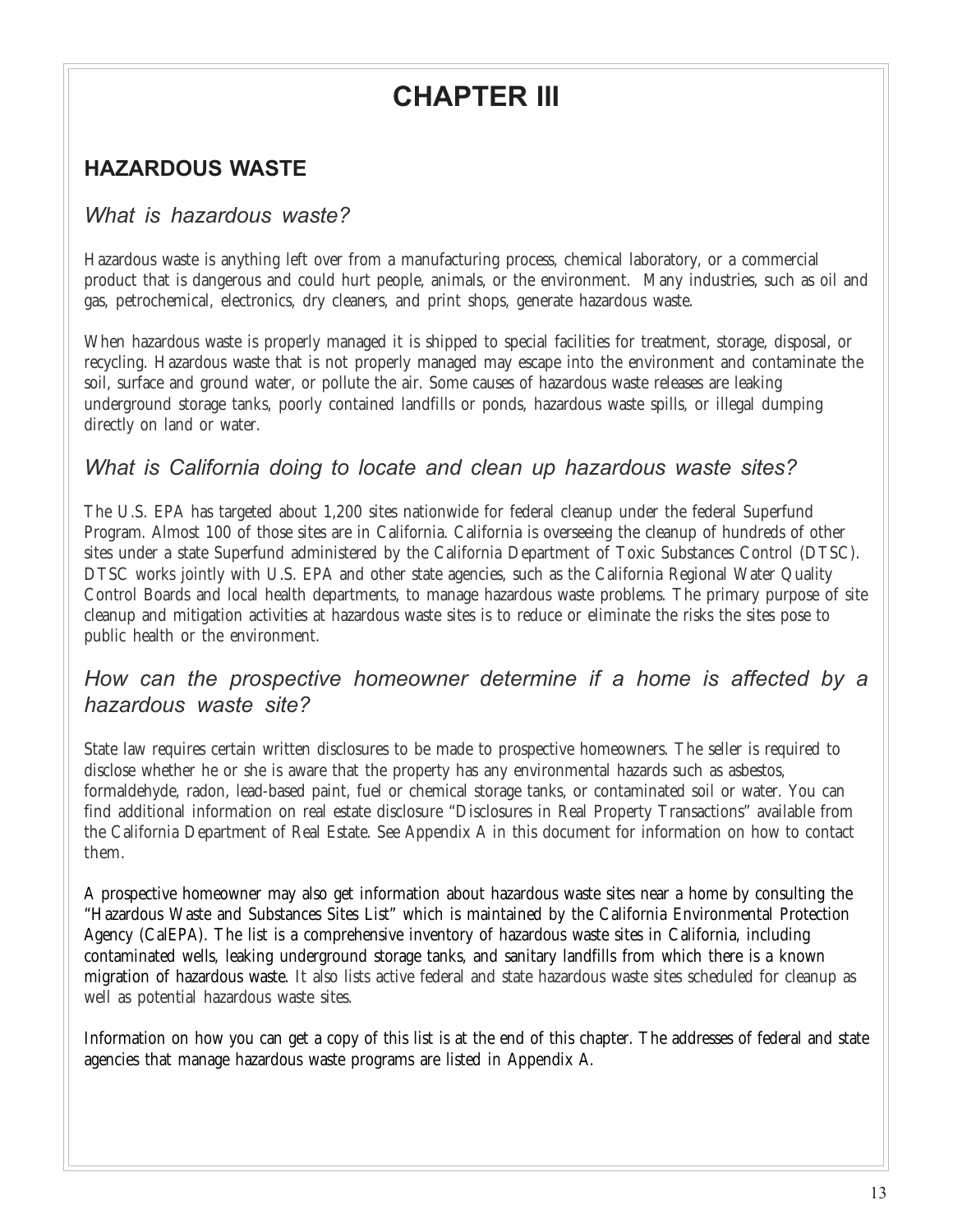A homeowner or prospective homeowner may choose to hire a registered environmental assessor to investigate a known or suspected environmental hazard at a property. To obtain a list of registered environmental assessors, contact the Registered Environmental Assessor Program at:

P.O. Box 806 Sacramento, CA 95812-0806 Telephone: (916) 324-6881 FAX (916) 324-1379 Web: www.dtsc.ca.gov/rea/

### *Internet Resources:*

You can learn more about the role of the Department of Toxic Substances Control in protecting Californians from hazardous waste by visiting its Web site at www.dtsc.ca.gov.

You can also access the DTSC database of potentially contaminated sites (CalSites) at www.dtsc.ca.gov/database/Calsites.

The Federal database of potentially contaminated sites is available at www.epa.gov/superfund/sites/index.htm.

The Hazardous Waste and Substances Sites List (Cortese List) on the locations of hazardous materials release sites is at www.dtsc.ca.gov/database/Calsites/Cortese\_List.cfm.

The List of Leaking Underground Storage Tanks is available on the Web at www.geotracker.waterboards.ca.gov.

### *Hotlines:*

*For information on the federal Superfund program and the National Priorities List (NPL), contact the U.S. EPA RCRA, Superfund, EPCRA hotline at:*

Telephone: (800) 424-9346

### *Publications:*

#### *Disclosures in Real Property Transactions*

This publication is available for \$2.00 plus tax from:

California Department of Real Estate Book Orders P.O. Box 187006 Sacramento, CA 95818-7006 (Mail orders only; a self-addressed envelope is required.) Web: www.dre.ca.gov/pubs\_sub.htm

#### *List of Registered Environmental Assessors*

This list is free if you are hiring a registered environmental assessor. If you wish to use it as a mailing list, it is available on CD for \$6.25 and as a hard-copy printout for \$35.00. It's also available free on our Web site at www.dtsc.ca.gov/rea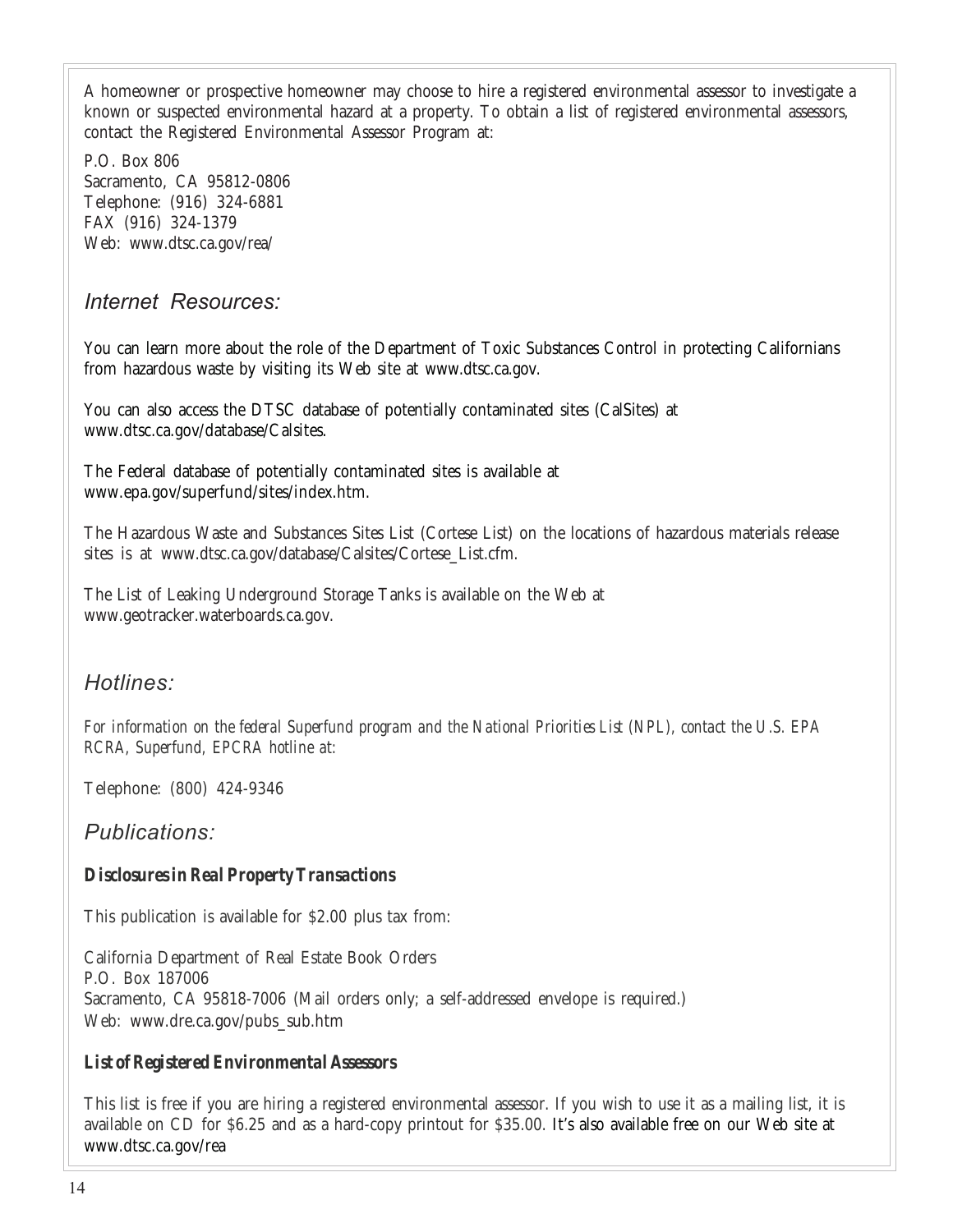Department of Toxic Substances Control Registered Environmental Assessor Program P.O. Box 806 Sacramento, CA 95812-0806 Telephone: (916) 324-6881

#### *The Toxics Directory: References and Resources on the Health Effects of Toxic Substances*

This publication is available for \$9.90 from:

California Department of General Services Documents and Publications P.O. Box l015 North Highlands, CA 95660 (Send written request with your name and street address. Make your check out to *Procurement Publications*.)

#### *Ensuring Safe Drinking Water (600M91012)*

This free publication is available from:

U.S. Environmental Protection Agency Public Information Center 1200 Pennsylvania Ave, N.W. Washington, D.C. 20460 Telephone: (800) 490-9198

#### *Consumer's Guide to California Drinking Water*

This publication is available for \$4.00 (plus 5% shipping charge and tax) from:

Local Government Commission 1414 K Street, Suite #600 Sacramento, CA 95814 Telephone: (916) 448-1198 x307 Web: www.lgc.org

#### *Is Your Drinking Water Safe? (PB94-203387)*

This publication is available for \$19.50 plus \$4.00 shipping from:

National Technical Information Service 5285 Port Royal Road Springfield, VA 22161 Telephone: (800) 553-6847 Web: www.ntis.gov

*Note: Telephone numbers and prices were correct at the date of publication of this booklet, but are subject to change.*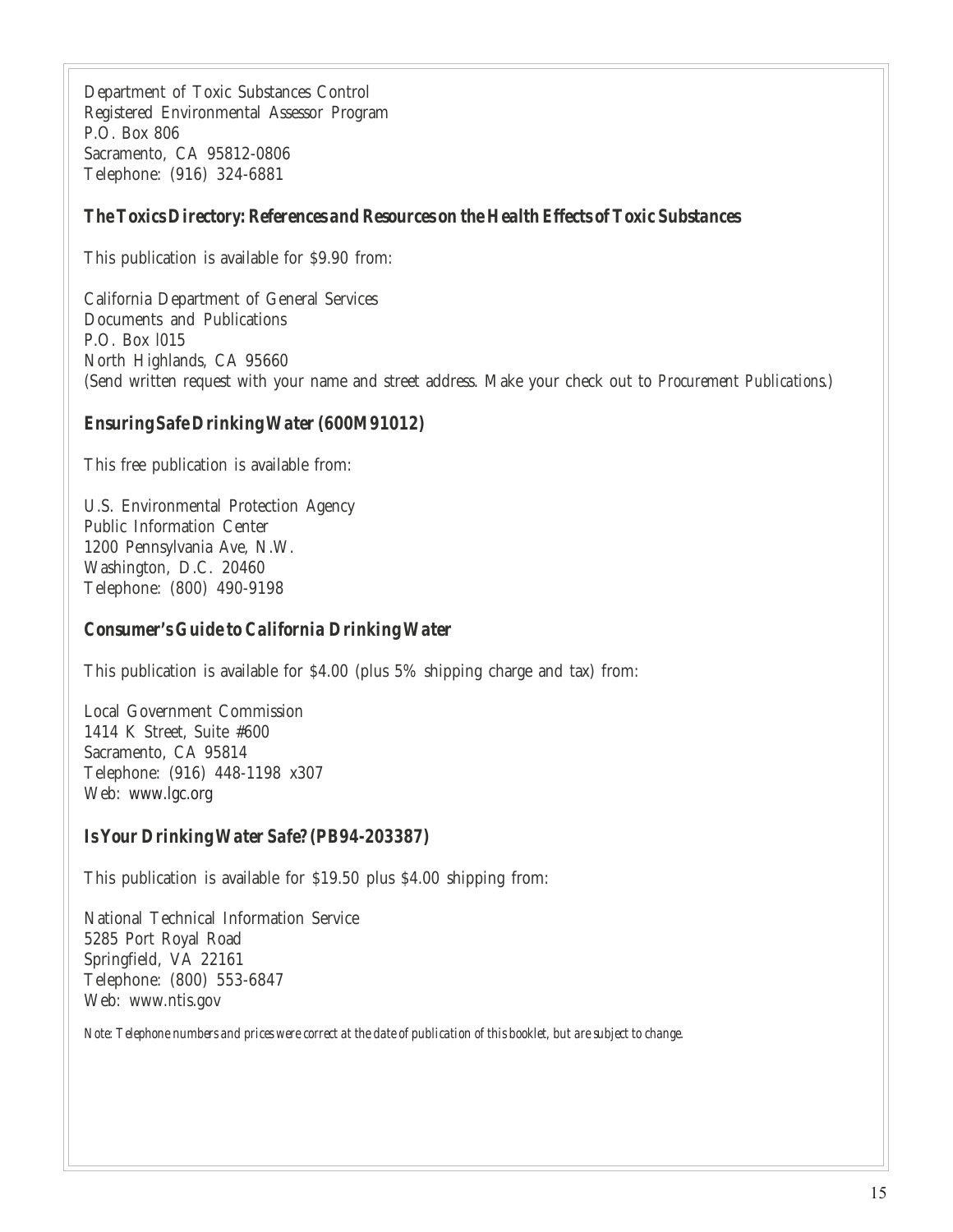# **CHAPTER IV**

# **HOUSEHOLD HAZARDOUS WASTE**

### *What is household hazardous waste?*

Although hazardous waste is usually associated with industrial or manufacturing processes, each year Californians discard tons of hazardous wastes in trash cans or down the drain. To determine whether a product is hazardous, ask yourself these questions:

- Is it poisonous when swallowed, touched, or inhaled?
- Does it catch fire easily?
- Is it corrosive? Can it eat through certain containers?
- Is it reactive? Could it explode if it is improperly stored, spilled, or mixed with other products?

If you answer yes to any these questions, then the product is hazardous. Information about whether a product is hazardous usually can be found on the container label. The words "caustic," "flammable," "toxic," and "ignitable" mean that the product is hazardous.

Some products are hazardous on their own, but can become even more dangerous when they are mixed with other household products. For example, most people know that bleach is poisonous, but when it is mixed with ammonia-based cleaners it releases chlorine and hydrazine gases, both of which are extremely poisonous.

Some other hazardous household products are:

- Cleaning products containing ammonia
- Chlorine bleach and cleaning products containing it
- Drain cleaners
- Carpet cleaning products
- Oven cleaners
- Metal polishes
- Garden supplies such as weed and insect killers, rat poison, and fertilizer
- Charcoal lighter fluid, and kerosene
- Automotive supplies such as antifreeze, motor oil, gasoline, batteries and brake fluid
- Paint, varnish, paint removers, glues, and waxes
- Electronic products such as cathode ray tubes, televisions, computers, cell phones
- Universal wastes such as fluorescent lights, small batteries, and products containing mercury

## *How should hazardous household products be stored?*

Hazardous products should be stored in a cool, dry, secure location. They should be stored in locked cupboards, locked drawers, or on a high shelf out of the reach of children and pets. To prevent hazardous products from spilling during an earthquake, shelves should be firmly secured to the wall and have a restraining bar along the side.

The following guidelines will help you properly store household hazardous products:

• Store poisonous products apart from other products.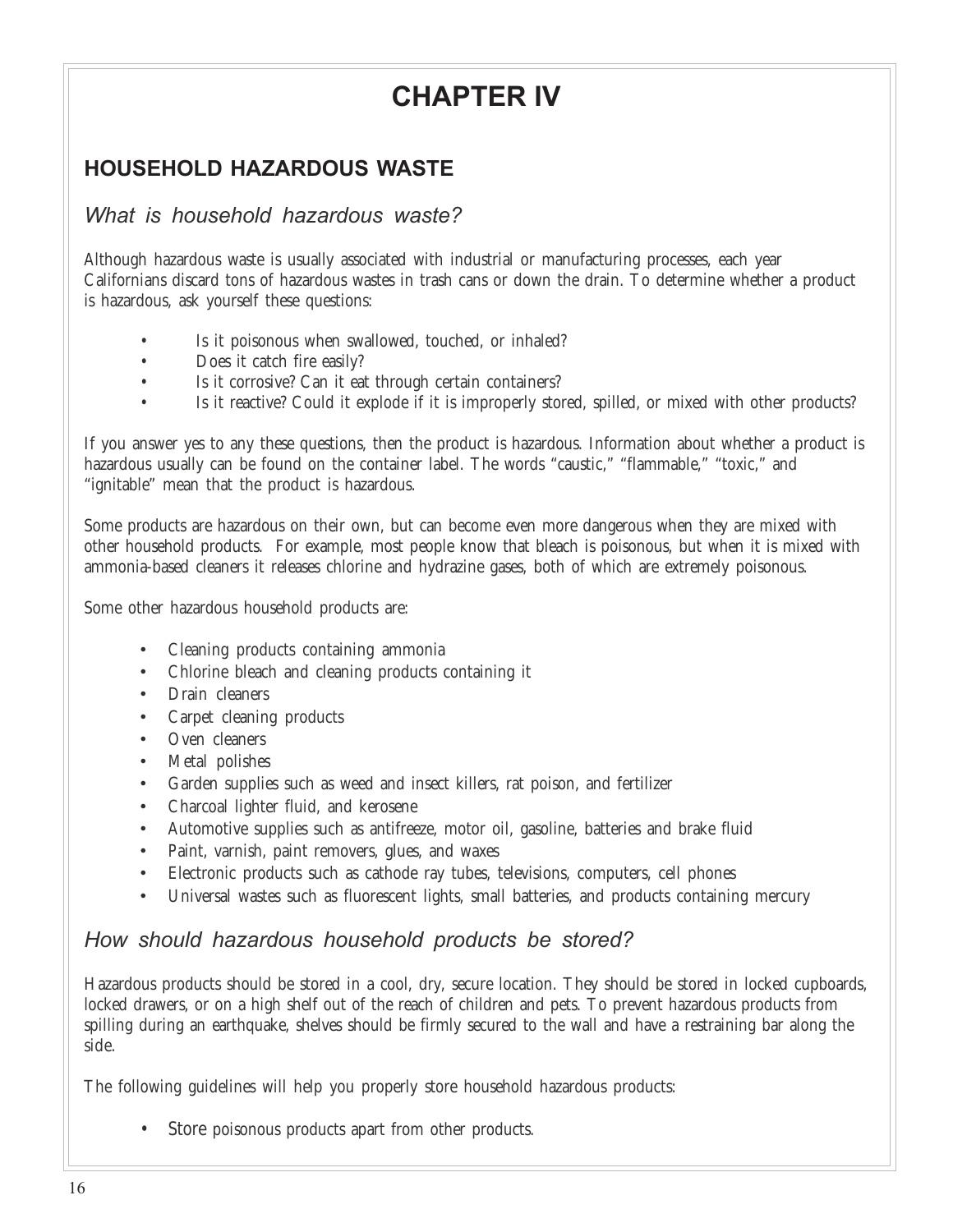- Sort products into hazardous waste categories of poisonous, flammable, corrosive, and reactive and store them separately. For example, flammable products such as charcoal lighter and waste oil should be stored apart from corrosive products such as drain cleaner and acid batteries. It is important to store reactive products in a separate location.
- · Store bleach and ammonia-based cleaners in separate cupboards, so that if there is a spill the products won't get mixed and release poisonous gas.
- Store products in their original containers.
- Make sure labels can be read and won't come off the container.
- · Tightly seal containers and check them often to make sure they are not breaking down. If you notice a container is rusting or leaking, put it inside a larger container and label it clearly.

#### *What is the best way to dispose of household hazardous waste?*

The best way to dispose of household hazardous waste is to take it to a community household hazardous waste collection center in your area.

You should never pour unused hazardous household products down the drain. That is illegal in California. It is also illegal to pour used oil and paints on land, down drains, including the storm drains, or to burn them.

Waste motor oil, oil filters, antifreeze, and used batteries can be recycled. You should take them to a recycling center or a household hazardous waste collection center. For information about recycling specific products or about household hazardous waste collection programs in your community, call 1-800-CLEANUP or visit the California Integrated Waste Management Board (CIWMB) Web site at www.ciwmb.ca.gov. You can get additional information on household hazardous waste at www.earth911.org.

### *Hotlines:*

*For information on household hazardous waste and used oil collection and recycling centers, information on buying recycled products, the 3 R's - Reduce, Reuse and Recycle, and other environmental tips and events, contact the California Environmental Hotline at:*

Telephone: 1-800-CLEANUP (1-800-253-2687) Web Site: www.1800cleanup.org

*For information on recycling and collection centers and referrals for county and city agencies, call the California Integrated Waste Management Board at:*

Telephone: (800) 553-2962

*To report hazardous waste violations, call the California Department of Toxic Substances Control Waste Alert hotline at:*

Telephone: (800)-69TOXIC [(800) 698-6942]

*For general information on hazardous wastes, call the California Department of Toxic Substances Control at:*

Telephone: (800) 61TOXIC [(800) 618-6942]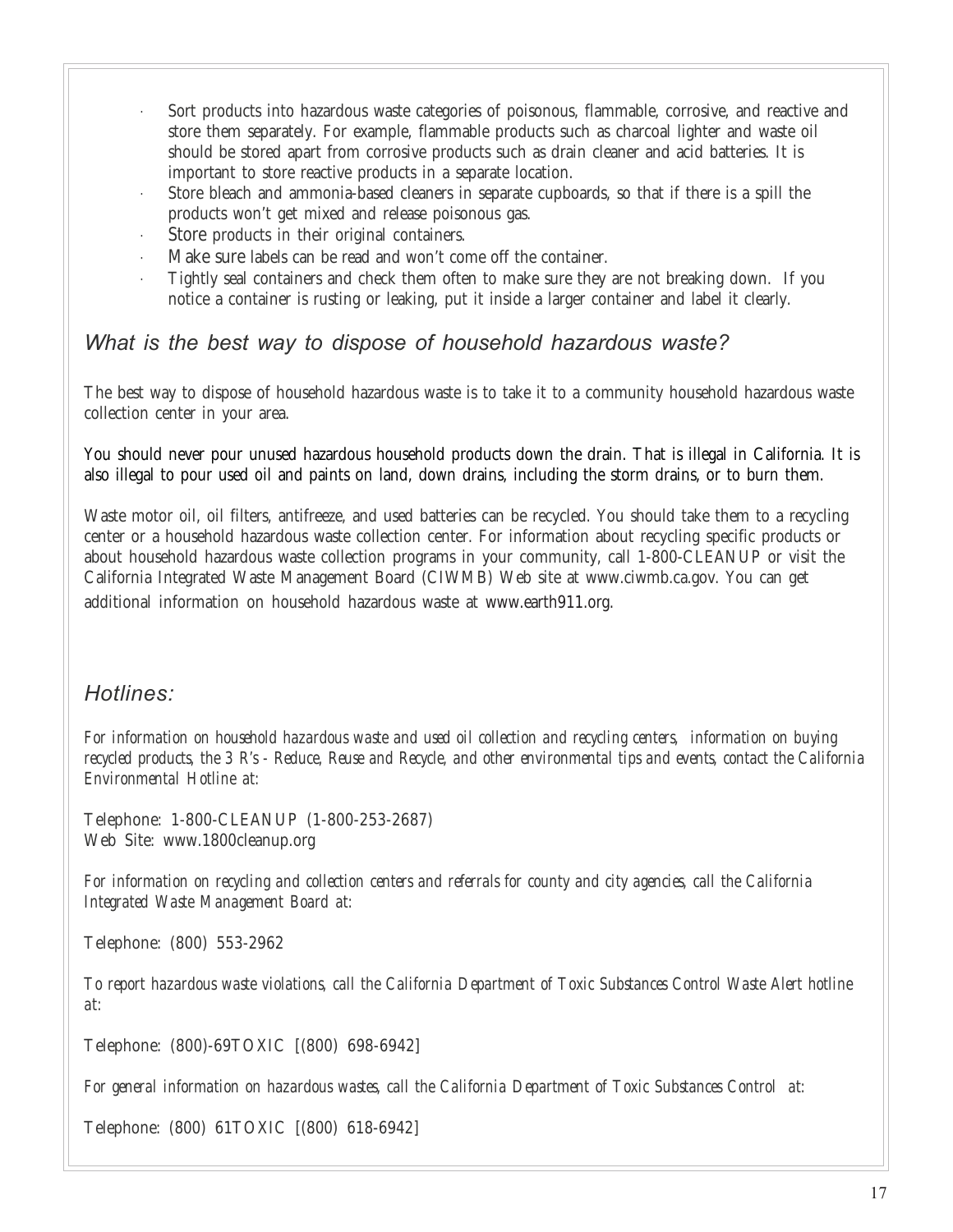## *Publications:*

#### *Household Products Management Wheel*

This product is available for \$4.95 from:

Environmental Hazards Management Institute 10 New Market Road P.O. Box 932 Durham, NH 03824 Telephone: (603) 868-1496 FAX: (603) 868-1547

*Note: Telephone numbers and prices were correct at the date of publication of this booklet, but are subject to change.*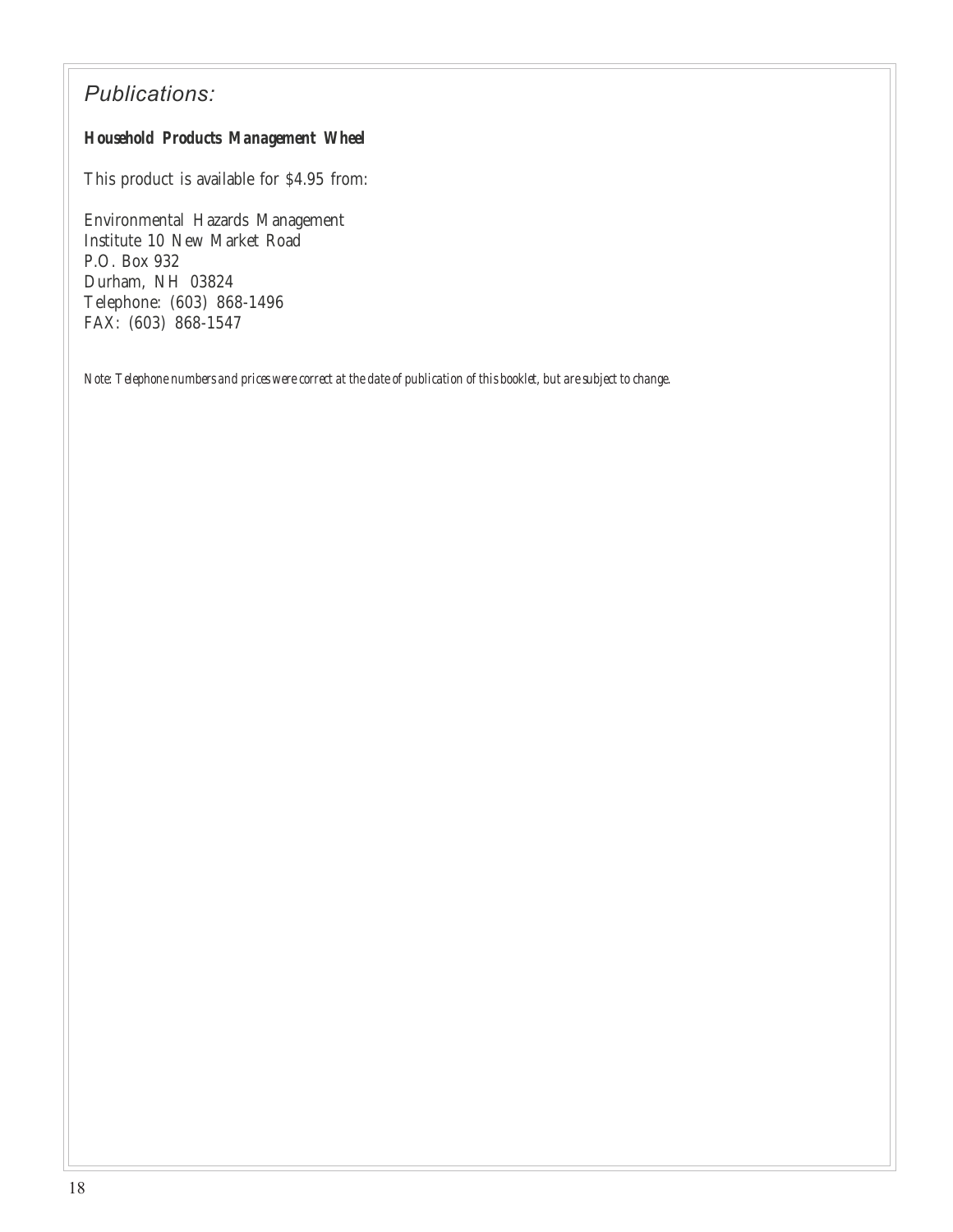# **CHAPTER V**

# **LEAD**

## *How is lead harmful?*

Lead is a common environmental toxin that has been used extensively in consumer products such as paint and gasoline. Much of that lead remains in the California environment where people may be exposed to it. Children under the age of six years are particularly at risk. They typically are exposed to lead through the normal hand-tomouth behavior that occurs as they explore their environment. Crawling or playing on the floor, and putting their fingers, toys, and other items in their mouths can expose a child to lead. Lead poisoning, which is often unrecognized, can result in health effects that are often irreversible, including brain damage, mental retardation, convulsions, and even death. If lead poisoning goes undetected, it may result in behavior problems, reduced intelligence, anemia, and serious liver or kidney damage.

Lead is also harmful to adults. Lead poisoning can cause reproductive problems in both men and women, high blood pressure, kidney disease, digestive problems, nerve disorders, memory and concentration problems, and muscle and joint pain. Adult lead poisoning is most often the result of occupational exposure, or exposure following unsafe home renovation. If a pregnant woman is lead poisoned, the lead can pass into her baby's blood and poison the baby.

## *How can I find out if my family has lead poisoning?*

The most important step you can take to protect your children is to prevent them from being exposed to lead. Most lead poisoning does not cause acute symptoms, so the only way to know if a person is lead poisoned is by testing the level of lead in his or her blood.

There are many ways a child can be exposed to lead. The law assumes that, at minimum, children are at risk if they are on publicly funded programs for low-income children or if they live in, or spend a lot of time in, a place built before 1978 that has peeling or chipped paint, or that has been recently renovated. These children must be tested for lead at age one and two years. Children below the age of six years, who were not tested at ages one or two, should receive make-up testing as soon as possible. If you have a job or a hobby where you may be exposed to lead, you should be tested regularly. If you are pregnant, ask your doctor about a lead test.

A physician can order this simple test. Some doctors and healthcare centers can perform the test in their offices. Under California law, it must be covered by health insurance plans. Children from families with modest incomes can be tested at no cost through the Child Health and Disability Prevention Program (CHDP). The test is a required part of well-child checkups. For more information on CHDP and to locate an office in your area visit their Web site at www.dhs.ca.gov/pcfh/cms/chdp.

Because lead poisoning is the result of contact with lead, the primary treatment is to identify the source of lead, and remove or isolate it. Further medical management may be necessary, depending on factors such as the severity and duration of exposure. Adults and children who become lead poisoned will need regular testing to monitor levels of lead in the body.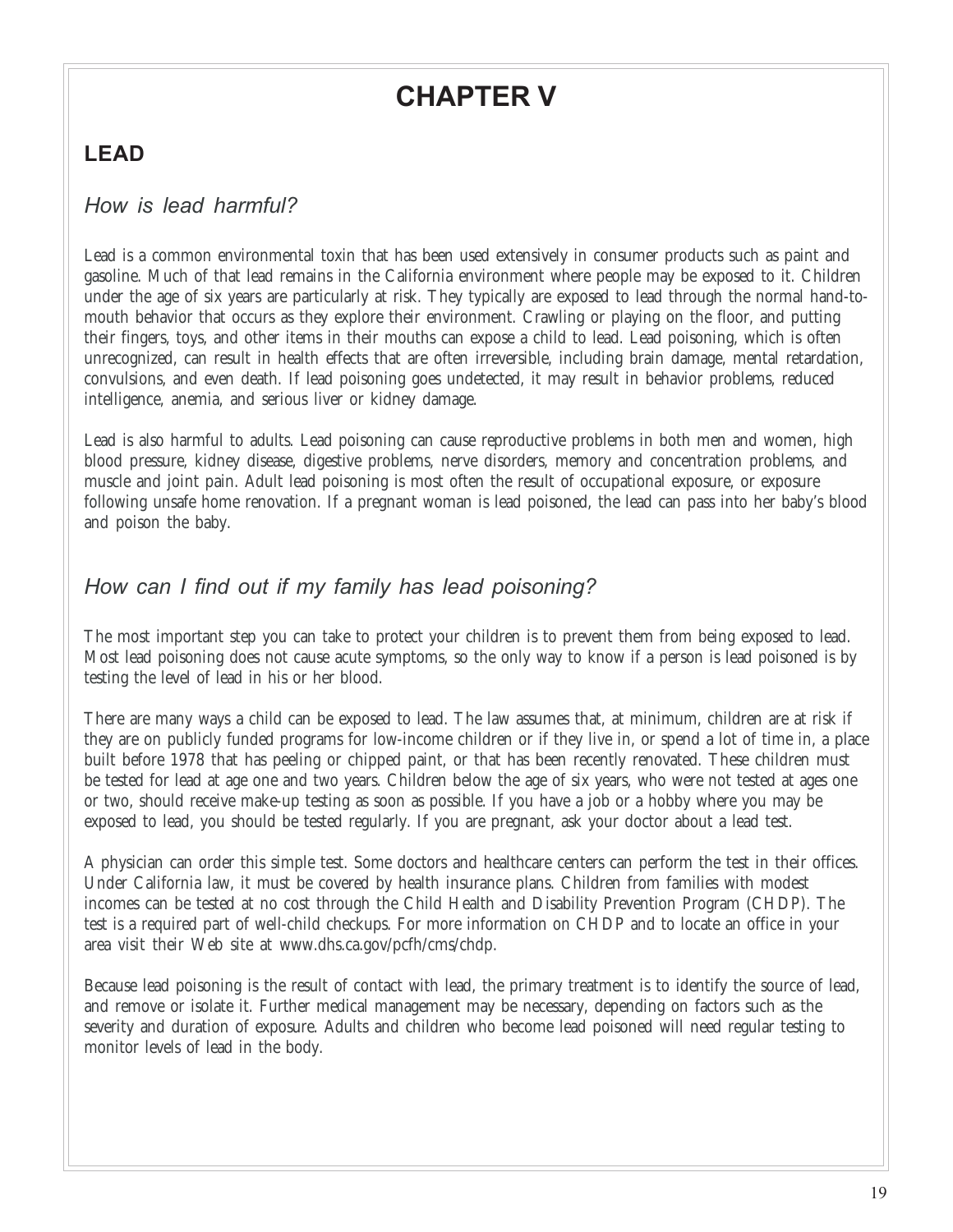## *Where is lead found in the home?*

Many houses and apartments built before 1978 have paint that contains lead. In 1978, the Consumer Product Safety Commission banned paint containing high levels of lead for residential use. If your home or apartment was built before 1978, you should assume it has lead paint.

**Lead-based paint** that is peeling, chipping, chalking, or cracking is a hazard and needs immediate attention. Lead-based paint may also pose a hazard on surfaces children can chew or in areas with heavy wear. These areas include windows, windowsills, doors and doorframes, stairs, railings, banisters, porches, and fences. When painted surfaces bump or rub together, they generate lead dust. Likewise, dry-scraping, sanding, or heating lead paint during repainting or remodeling also creates large amounts of lead dust. This dust can poison your family.

**Soil** may be contaminated with lead from leaded gasoline emissions and from deteriorating exterior paint. Lead in soil can be a hazard to children who play in the bare soil. It can also contaminate the home and floor dust when people track soil into the house on their shoes.

**Other Sources**: Lead can be found in jobs such as battery repair or recycling, radiator repair, painting or remodeling, and lead smelting. Lead from the workplace poses a hazard for workers' families. Workers can bring lead into their homes on their work clothes, shoes, and bodies without knowing it. Some hobbies also use lead. These include ceramics, stained glass, fishing weights, and bullet casting or firing. Lead can leach into food cooked, stored, or served in some imported dishes or handmade pottery. Some traditional remedies such as Azarcon, Greta, Pay-loo-ah, Surma, Kohl, and Kandu contain large amounts of lead and present a serious danger. Imported candy, especially chili or tamarind candy or its packaging, is frequently leadcontaminated. Lead has been found in painted toys and inexpensive costume jewelry, particularly imported items. Older water systems may have lead pipes or pipes with lead solder.

## *How can I check my home for lead hazards?*

To inspect your home for lead hazards, hire an individual who has been certified by the California Department of Health Services (CDHS). A CDHS-certified inspector/assessor can determine the lead content of painted surfaces in your home and identify sources of lead exposure such as peeling paint, leadcontaminated soil, or lead-contaminated dust. The assessment should outline the actions to take to address these hazards.

A CDHS-certified inspector/assessor may use a variety of methods to assess lead hazards in your home. These include visual inspection of paint condition; laboratory tests of paint, dust and soil samples; and a portable

x-ray fluorescence lead testing (XRF) machine.

You may have seen home lead test kits in your local hardware store. Recent studies suggest, however, that they are not accurate for testing paint, soil, or dust. They may be used, however, to test pottery and ceramics for the presence of lead.

## *How can I reduce lead hazards safely?*

If your house has lead hazards, you can take action to reduce your family's risk. Most importantly, if you have young children, be sure they receive a blood lead test. This is particularly critical if you live in a unit that has been recently renovated or have remodeled your home.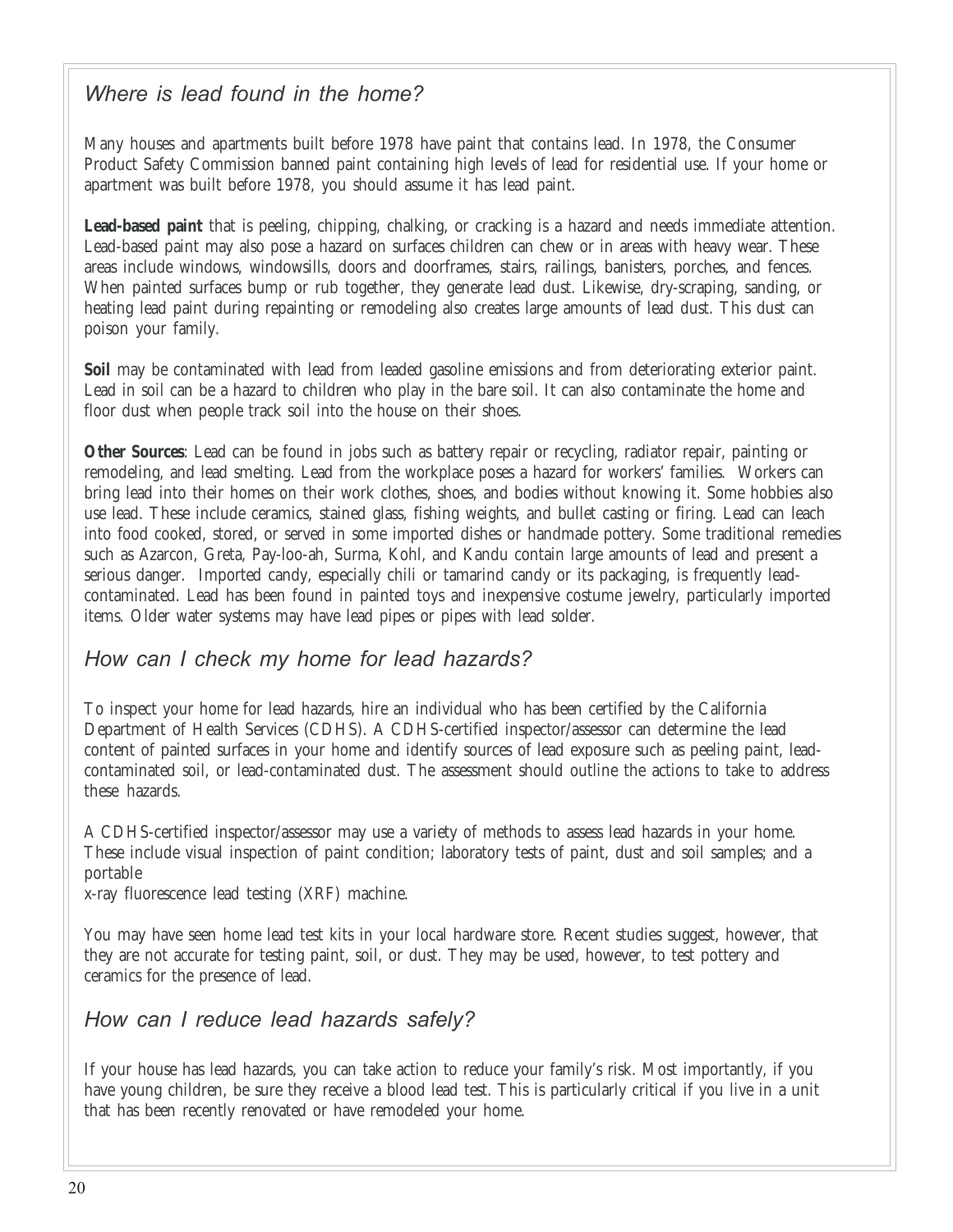Second, keep your home as clean and free of dust and deteriorated paint chips as possible. Clean floors, window frames, windowsills, and other horizontal surfaces weekly. Use a mop, sponge, or disposable cloths with a solution of water and an all-purpose cleaner. Rinse out mops and sponges thoroughly after use. Use doormats or remove shoes before entering your home to avoid tracking in lead from bare soil. Have children play in grassy or landscaped areas instead of bare soil.

Wash children's hands often, especially before meals and bedtime. Keep play areas clean. Wash bottles, pacifiers, toys, and stuffed animals regularly. Feed your children nutritious meals that include foods high in iron and calcium. Give children regular meals and snacks. Children with full stomachs and nutritious diets tend to absorb less lead.

## *How can I significantly reduce lead hazards?*

In addition to regular cleaning and good nutrition, you can **temporarily** reduce lead hazards by repairing damaged painted surfaces and planting grass or using landscaping materials to cover soil with high lead levels. These actions are not permanent solutions and need ongoing attention.

To **permanently** remove lead hazards, you should hire a lead abatement contractor. Abatement methods include removing, sealing, or enclosing lead-based paint with special materials. Simply painting over lead-based paint with regular paint is not a permanent solution. Hire an individual who has been certified by the CDHS as a Supervisor. CDHS-certified Supervisors and Workers have the proper training to do this work safely. They have the proper equipment to clean up thoroughly. They will also follow strict safety rules set by the state and federal governments.

## *What precautions should I take when remodeling my home?*

Before you begin any remodeling or renovations that will disturb painted surfaces, (such as scraping or sanding paint, or tearing out walls) test the area for lead-based paint. To fully protect your family from unsafe renovation hazards, hire a CDHS-certified Supervisor.

Never use a dry scraper, belt-sander, propane torch, or heat gun to remove lead-based paint. These actions create large amounts of poisonous lead dust and fumes. This lead dust can remain in your home long after the work is done, and can make your family very sick. It is important to move your family (especially children and pregnant women) out of the home until the work is completed and the area has been properly cleaned.

You can find out about other safety measures by calling (800) 424-LEAD [(800) 424-5323]. Ask for the brochure "Reducing Lead Hazards when Remodeling Your Home." This brochure explains what to do before, during, and after renovations.

## *What is the source of lead in water?*

The source of lead in water is most likely to be lead in water pipes, lead solder used on copper pipes, and some brass plumbing fixtures. Lead pipes are generally found only in homes built before 1930. The use of lead-based solder in plumbing applications in homes and buildings was banned in 1988. However, many homes built prior to 1988 may contain plumbing systems that use lead solder. The levels of lead in water from these homes are likely to be highest during the first five years after construction. After five years there can be sufficient mineral deposit, except where the water is soft, to form a coating inside the pipe; this coating prevents the lead from dissolving. However, recently, new chemical agents being used in some water systems have been associated with increased corrosion and have resulted in increased levels of lead in water.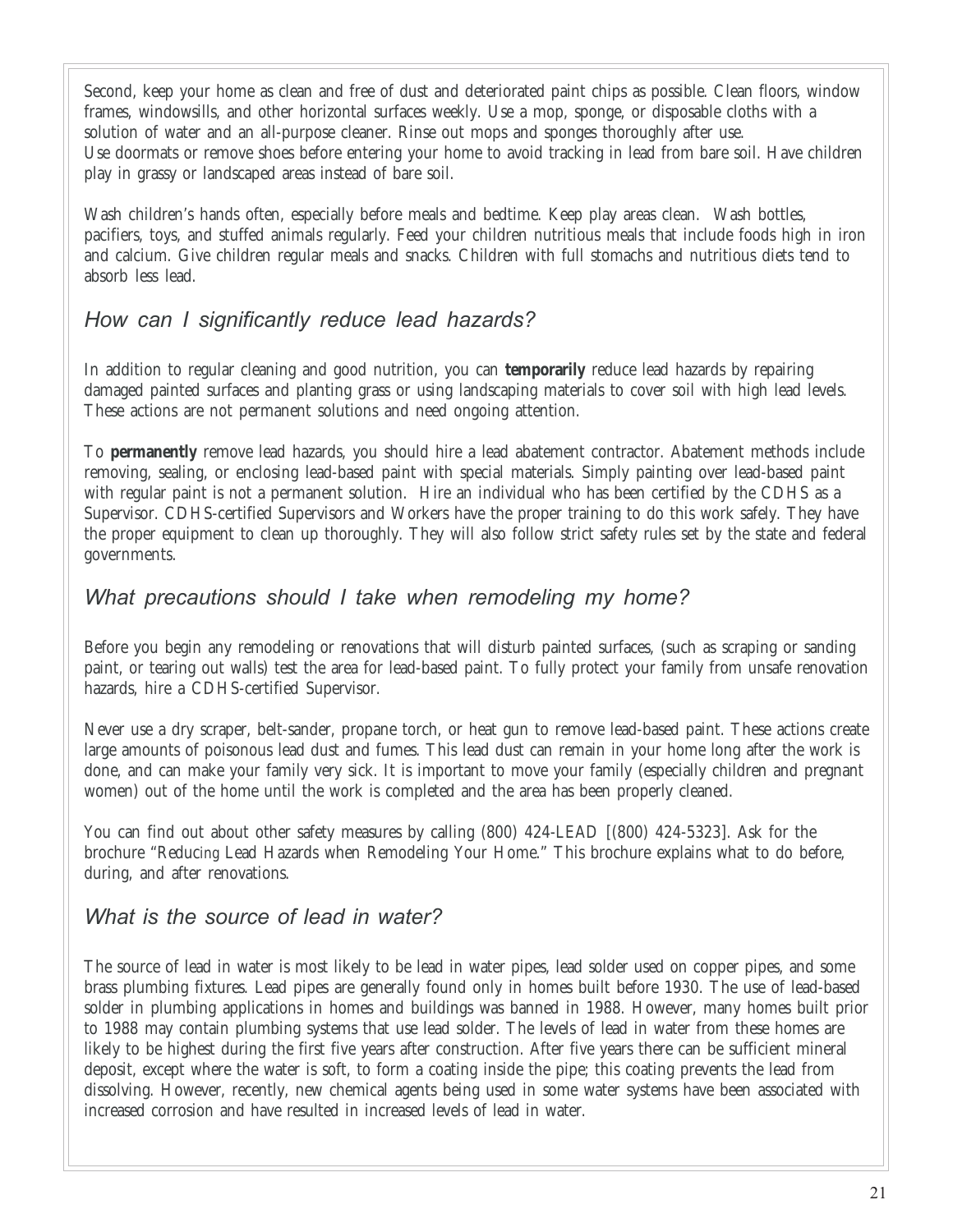## *How can lead levels in water be determined?*

If you suspect lead contamination in drinking water, you may submit water samples to a laboratory certified by the CDHS. For a list of certified laboratories, see Publications at the end of this chapter. Consult with the laboratory on the proper procedures for sample taking. Information on the possibility of lead contamination in your municipal water supply may be obtained from the water utility serving your area.

## *How can levels of lead in water be reduced?*

Lead levels in water can be reduced by removing lead piping or lead solder, by installing a home treatment system certified by the CDHS, or regularly flushing each tap before consuming the water. Another alternative for homeowners is to purchase bottled water. A detailed discussion of home treatment systems is presented in, "Consumers Guide to California Drinking Water" (see Publications).

Where there are elevated lead levels in water, homeowners who choose not to install a treatment system, or use bottled drinking water, should flush each tap before the water is consumed. Water which has been standing in the water pipes for more than six hours should be flushed from the tap until the temperature changes, and then, for about 15 seconds more. Because lead is more soluble in hot water, the homeowner should not drink or prepare food using hot water from the tap. The flushed water should be saved and used for other purposes, such as washing clothes or watering plants.

## *What are my responsibilities if I am selling, renting, or remodeling a home built before 1978?*

If you are planning to buy, rent, or renovate a home built before 1978, federal law requires sellers, landlords, and remodelers to disclose certain information prior to finalizing contracts.

#### **Landlords must:**

- Disclose known information on lead-based paint hazards.
- Give you a lead hazard pamphlet before leases take effect. Leases must also include a federal form about lead-based paint.

#### **Sellers must:**

- Disclose known information on lead-based paint hazards.
- Give you a lead hazard pamphlet before selling a house. Sales contracts must also include a federal form about lead-based paint. Buyers have up to 10 days to check for lead hazards.

#### **Renovators must:**

Give you a lead hazard pamphlet before starting to work.

If you want more information on these requirements, call the National Lead Information Clearinghouse at (800) 424-LEAD [(800) 424-5323].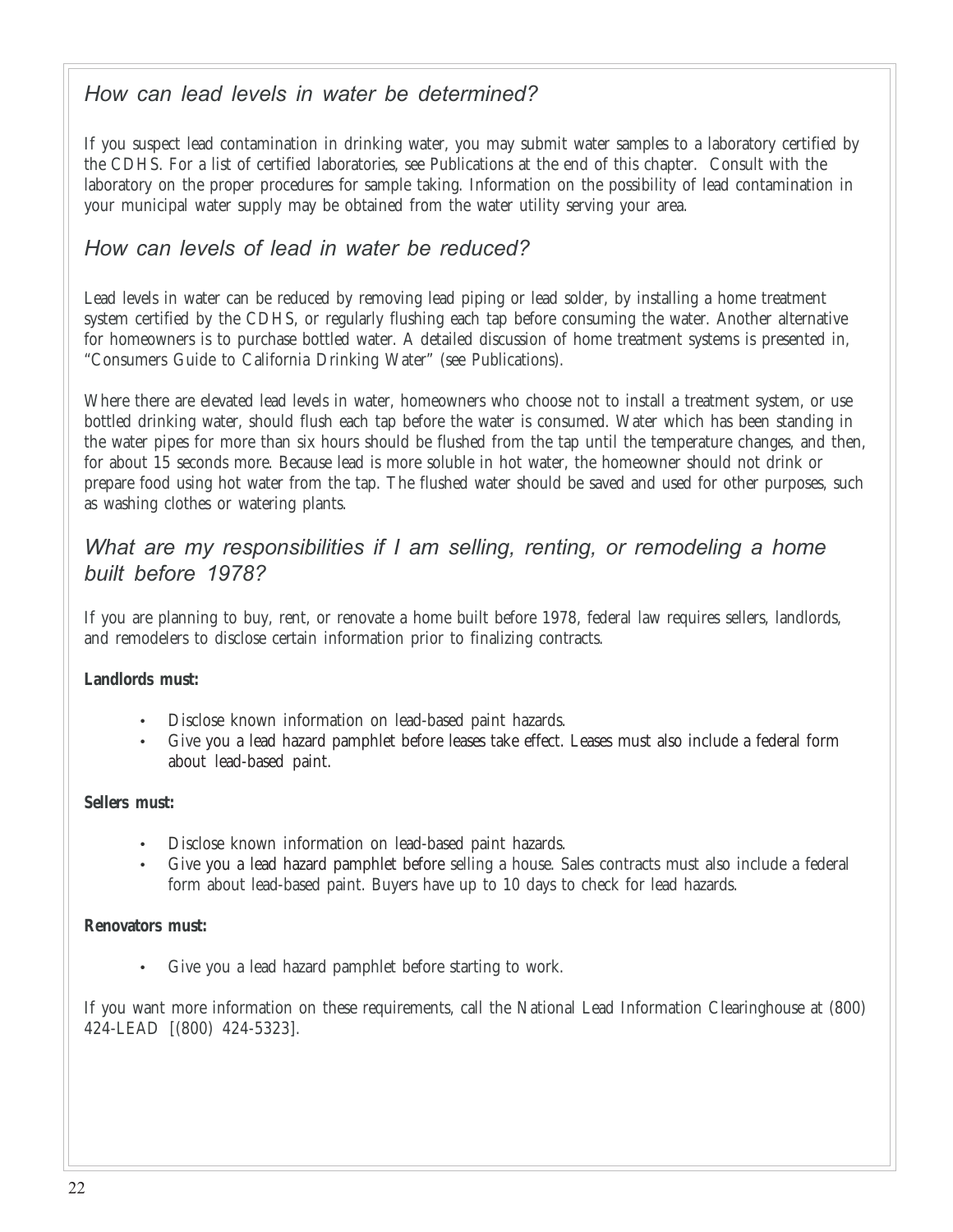## *Hotlines:*

*For more information on lead in drinking water and information on federal regulations about lead in drinking water, contact the U.S. EPA Safe Drinking Water Hotline in Washington, D.C. at:*

Telephone: (800) 426-4791

*For information on how to protect children from lead poisoning, contact The National Lead Information Center at:*

Telephone: (800) Lead-FYI [(800) 532-3394]

*For other information on lead hazards, call The National Lead Information Center Clearinghouse at:*

Telephone: (800) 424-LEAD [(800) 424-5323]

*To request information on lead in consumer products, or to report an unsafe consumer product or a product-related injury, contact the Consumer Product Safety Commission at:*

Telephone: (800) 638-2772

*To request local lists of CDHS-certified inspectors or abatement workers, contact the Lead-related Construction Hotline at:*

Telephone: (800) 597-LEAD [(800) 597-5323] or visit the CDHS Web site at www.dhs.ca.gov

*To obtain additional information on lead poisoning, or a list of local county lead programs, contact the CDHS Childhood Lead Poisoning Prevention Branch at:*

Telephone: (510) 620-5600 or visit the CDHS Web site at www.dhs.ca.gov/childlead.

*Publications:*

#### *List of Certified Laboratories to Perform Hazardous Waste Analysis*

This free list is available from:

California Department of Health Services Environmental Laboratory Accreditation Program 850 Marina Bay Parkway, Ste. G365/EHL Richmond, CA 94804 Telephone: (510) 620-2800 Web: www.dhs.ca.gov/ps/ls/elap/elapindex.htm

#### *Guidelines for the Evaluation and Control of Lead-Based Paint Hazards in Housing*

This publication is available for \$45.00 from:

Department of Housing and Urban Development (HUD)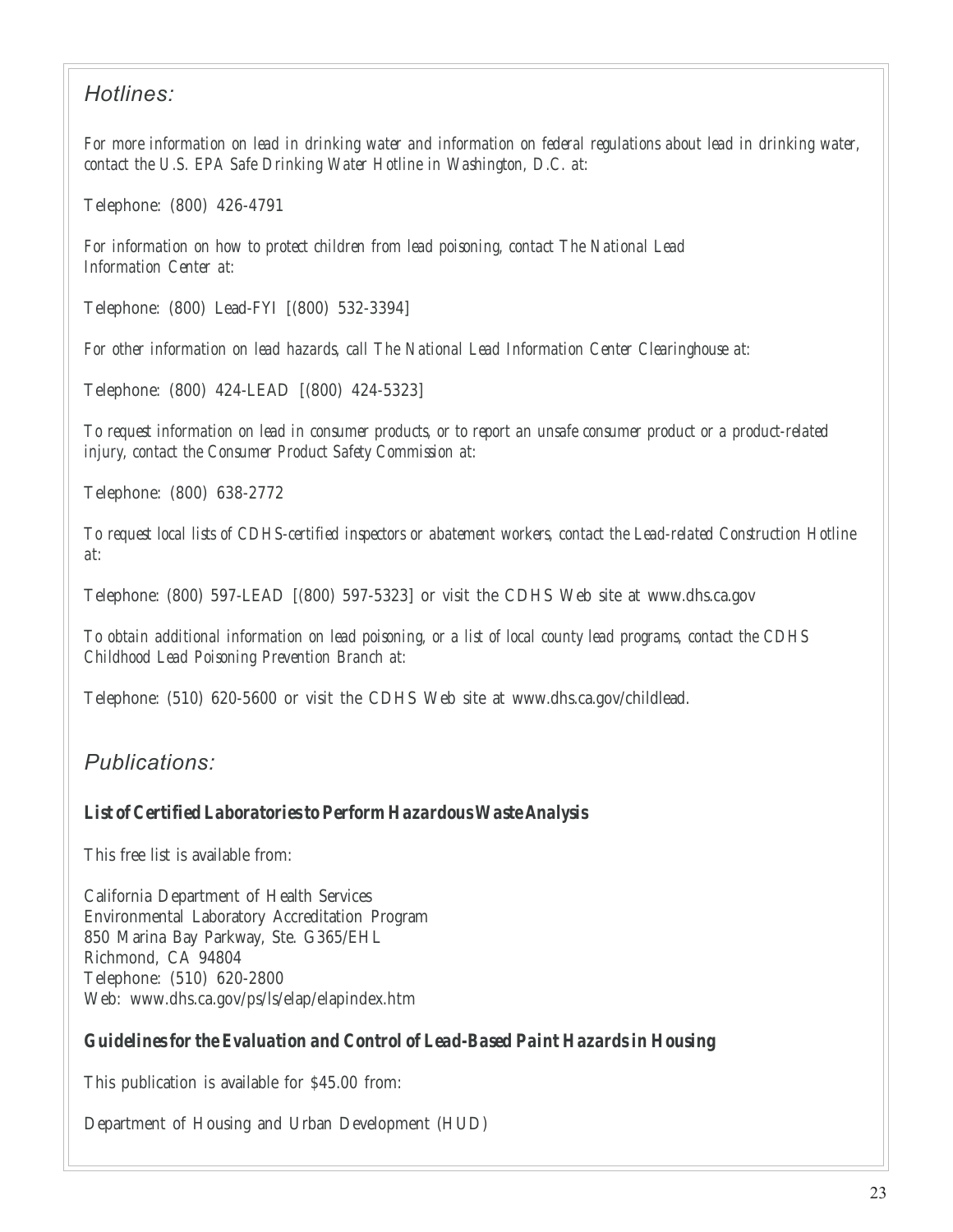Information Services, HUD User P.O. Box 6091 Rockville, MD 20849 Telephone: (800) 245-2691 Web: www.huduser.org

#### *Lead in your Drinking Water*

This publication is available from:

U.S. Environmental Protection Agency Public Information Center 1200 Pennsylvania Ave., N.W. Washington, D.C. 20460 Telephone: (202) 272-0167

#### *The Inside Story - A Guide to Indoor Air Quality*

This free publication is available from:

Indoor Air Quality Information Clearinghouse P.O. Box 37133 Washington, D.C. 20013-7133 Telephone: (800) 438-4318 Web: www.epa.gov/iaq/

#### *Consumers Guide to California Drinking Water*

This publication is available for \$4.00 (plus 5 percent shipping charge, and tax) from:

Local Government Commission 1414 K Street, Suite #250 Sacramento, CA 95814 Telephone: (916) 448-1198 x 307 Web: www.lgc.org

#### *Lead Poisoning Prevention Wheel*

This publication is available for \$3.95 from:

Environmental Hazards Management Institute 10 New Market Road P.O. Box 932 Durham, NH 03824 Telephone: (603) 868-1496

*Note: Telephone numbers and prices were correct at the date of publication of this booklet, but are subject to change.*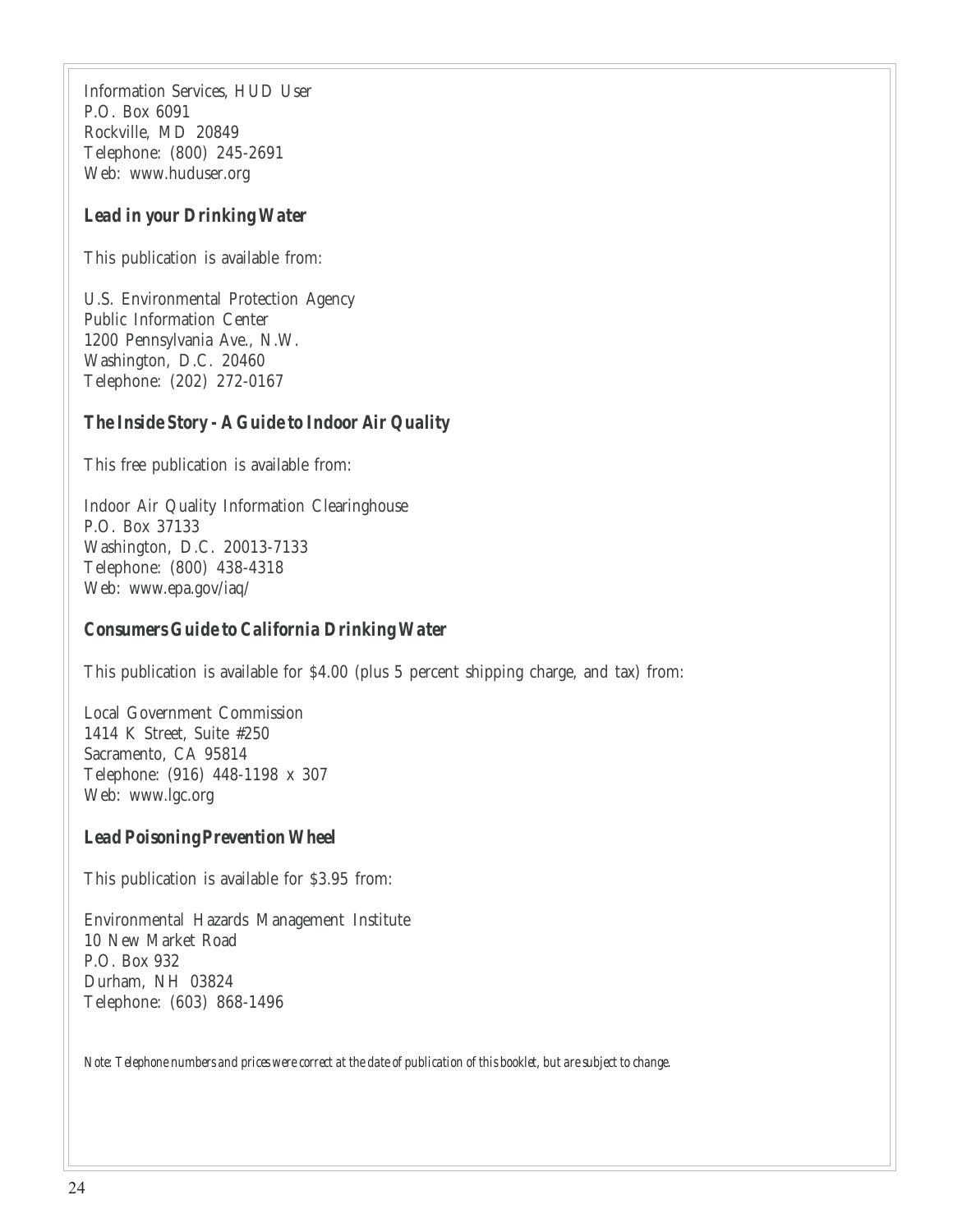# **CHAPTER VI**

# **MOLD**

## *What are molds?*

Molds are simple, microscopic organisms present virtually everywhere, indoors and outdoors. Molds, along with mushrooms and yeasts, are fungi and are needed to break down dead material and recycle nutrients in the environment.

For molds to grow and reproduce, they need only a food source – any organic material, such as leaves, wood, paper, or dirt – and moisture. Because molds grow by digesting organic material, they gradually destroy whatever they grow on. Sometimes, new molds grow on old mold colonies. Mold growth on surfaces can often be seen in the form of discoloration, frequently green, gray, brown, or black but also white and other colors. Molds release countless tiny, lightweight spores, which travel easily through the air.

## *How am I exposed to indoor molds?*

Everyone is exposed to some mold on a daily basis without evident harm. There are usually mold spores in the air inside homes. Most indoor mold spores come from outdoors by blowing through open windows or being tracked into homes as dust on shoes. Mold spores primarily cause health problems when they are present in large numbers and people inhale many of them. This can occur when there is active mold growth in a home, office, or school where people live or work. People can also be exposed to mold by touching moldy materials and by eating contaminated foods. Molds will grow and multiply whenever conditions are right, that is when sufficient moisture is available and organic material is present. The most important factor allowing mold to grow is dampness or moisture accumulation in the home. The following are common sources of indoor moisture that may lead to mold problems:

- Flooding
- Leaky roofs
- Sprinkler spray hitting the house
- Plumbing leaks
- Overflow from sinks, showers, bathtubs, or sewers
- Damp basement or crawl space
- Steam from bathing, doing laundry, or cooking
- Humidifier use
- Wet clothes drying indoors or clothes dryers exhausting hot, humid air indoors

Warping floors and discoloration of walls and ceilings can be indications of moisture problems. Condensation on windows or walls is also an important indication, but it can sometimes be caused by an indoor combustion problem. Have fuel-burning appliances routinely inspected by your local utility or a professional heating contractor.

### *Should I be concerned about mold in my home?*

Yes, if indoor mold growth is extensive, it can cause very high and persistent airborne spore exposures. Persons exposed to high spore levels can become sensitized and develop allergies to the mold or other health problems. Mold growth can also damage your furnishings, such as carpets, sofas, and cabinets. Clothes and shoes in damp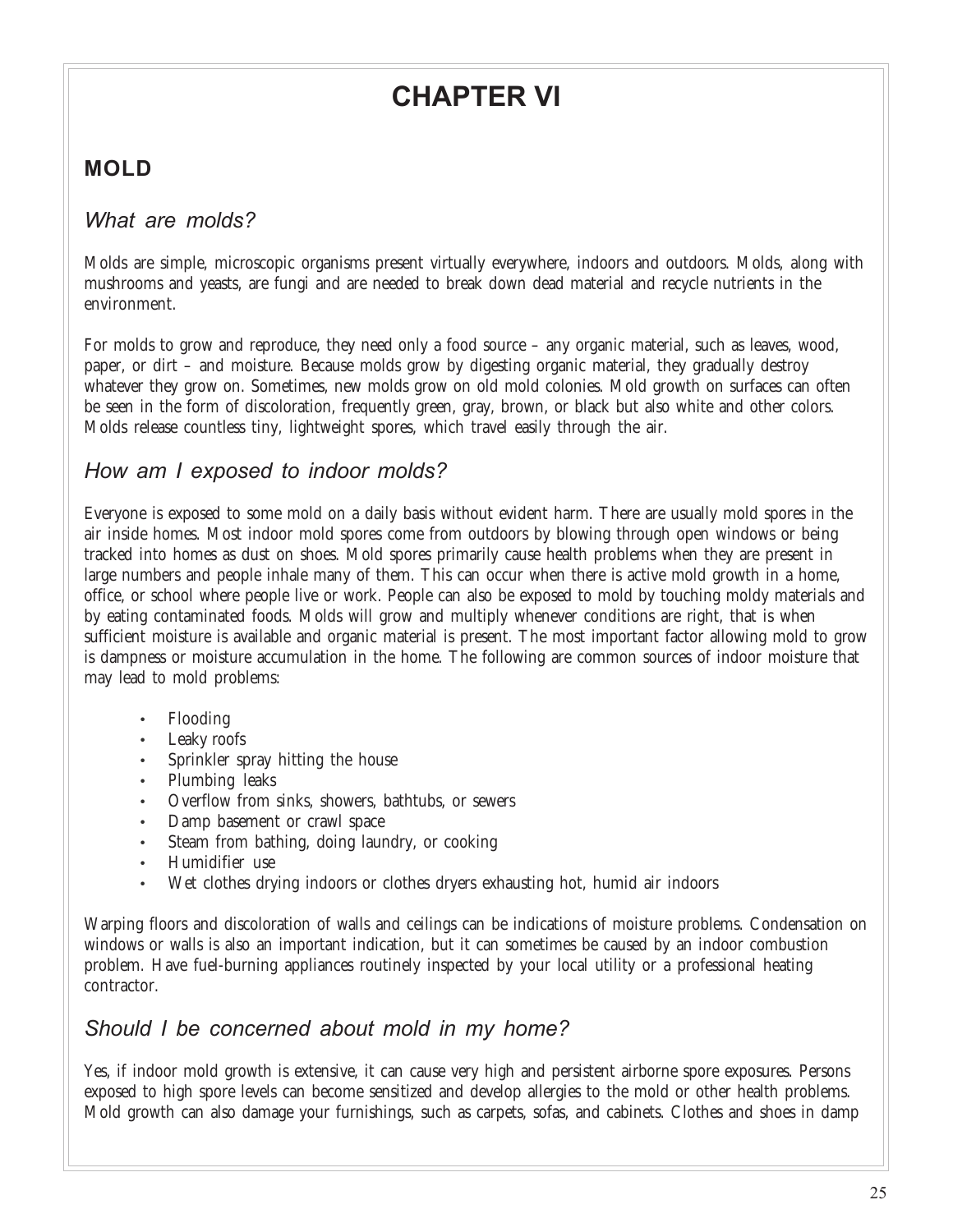closets can become soiled. In time, unchecked mold growth can cause serious damage to the structure of your home.

## *What symptoms are commonly seen with mold exposure?*

Exposure to large amounts of mold can cause health effects through inflammation, allergy, or, rarely, infection. Allergic reactions, often referred to as hay fever, are the most common health problems reported following mold exposure. Typical symptoms that mold-exposed persons report, alone or in combination, include:

- Breathing problems, such as wheezing, difficulty breathing, and shortness of breath
- Nose or sinus congestion (stuffy feeling, sinus headache)
- Eye irritation (burning, watery, or reddened eyes)
- Dry, hacking cough
- Nose or throat irritation (runny nose, sneezing, sore throat)
- Skin rashes or red, itchy skin

Headaches, memory problems, mood swings, nosebleeds, body aches and pains, and fevers are occasionally reported in mold cases, but their cause is not understood.

## *How much mold can make me sick?*

For some people, encountering even a relatively small number of mold spores can trigger an asthma attack or lead to other health problems. For other persons, symptoms may occur only when exposure levels are much higher. Nonetheless, indoor mold growth is unsanitary and undesirable. Basically, if you can see or smell mold inside your home, take steps to identify and eliminate the excess moisture and to cleanup and remove the mold.

### *Are some molds more hazardous than others?*

Allergic persons have different levels of sensitivity to molds, both as to the amount and the types that cause them to feel ill. In addition to being able to cause allergies, certain types of molds, such as *Stachybotrys chartarum*, may produce compounds that have toxic properties, which are called mycotoxins. Mycotoxins are not always produced, and whether a mold produces mycotoxins while growing in a building depends on what the mold is growing on as well as environmental conditions such as temperature, humidity, and other unknown factors. When mycotoxins are present, they occur in both living and dead mold spores and may be present in materials into which mold has grown. While *Stachybotrys chartarum* and some other types of molds are growing, a wet slime layer covers the spores, preventing them from becoming airborne. However, when the mold dies and dries up, air currents or physical handling can cause spores to become airborne.

At present there is no readily available, inexpensive test to determine if a mold growing in a building is producing toxins. A limited number of specialized laboratories can test for mycotoxins in dust or building materials such as gypsum wallboard. These tests are very expensive and the results are not helpful in determining if there is an additional health risk from mycotoxins. There are also no blood or urine tests that a physician can use to determine if an individual has been exposed to the spores of a toxin-producing fungus or its mycotoxins.

### *How can I tell if I have mold in my house?*

You may suspect that you have mold if you see discolored patches or cottony or speckled growth on walls or furniture or if you smell an earthy or musty odor. You also may suspect mold contamination if mold-allergic individuals experience some of the symptoms listed earlier when in the house. Evidence of past or ongoing water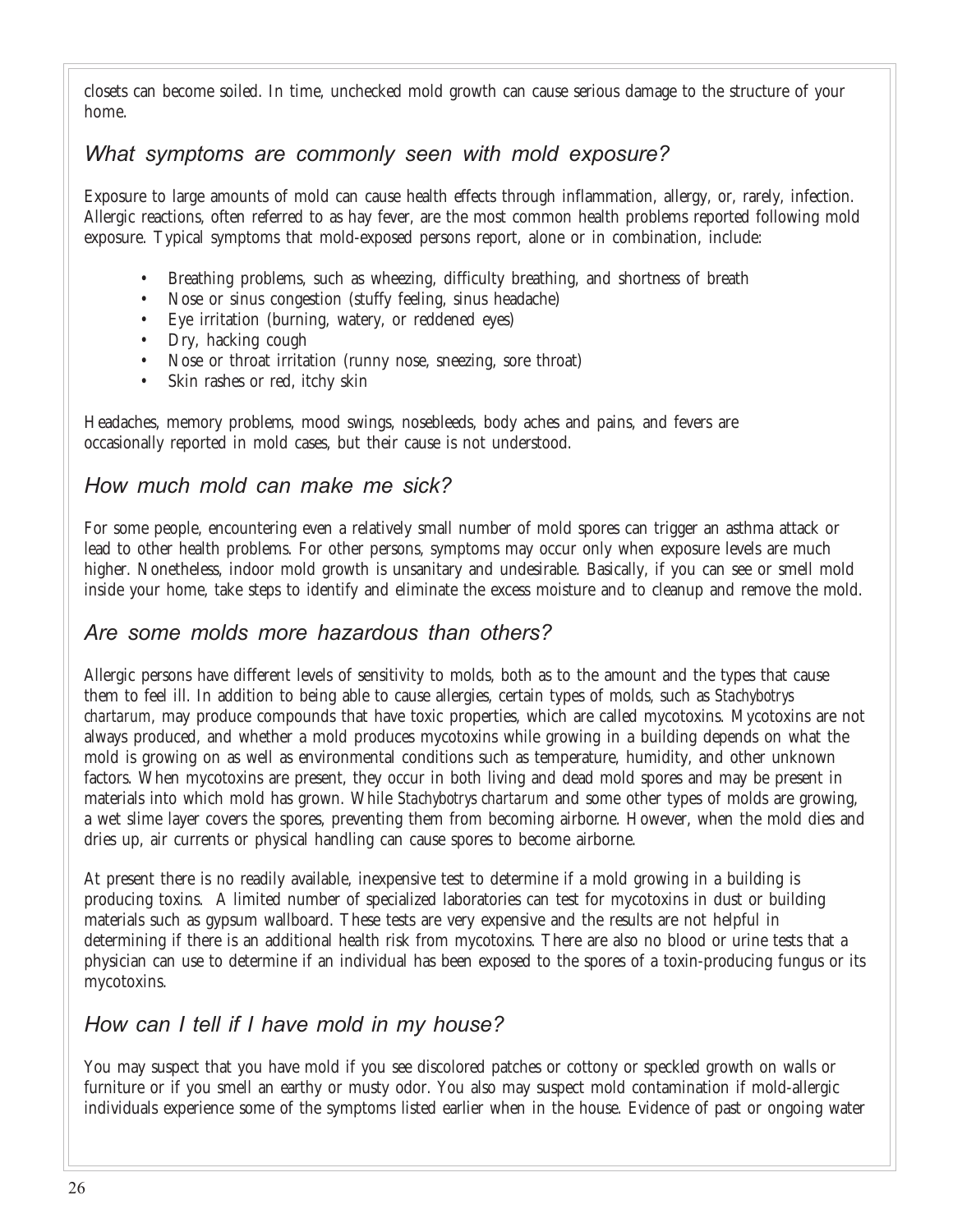damage should also trigger a more thorough inspection. You may find mold growth underneath water-damaged surfaces or behind walls, floors, or ceilings.

## *Should I test my home for mold?*

The California Department of Health Services does not recommend testing as a first step to determine if you have a mold problem. Reliable air testing for mold can be expensive and requires experience and equipment that is not available to most people. Owners of individual private homes and apartments generally will need to pay a contractor to do such testing, because insurance companies and public health agencies seldom provide this service. Mold inspection and cleanup is usually considered a housekeeping task that is the responsibility of the homeowner or landlord, as are roof and plumbing repairs, house cleaning, and yard maintenance.

Another reason the state health department does not recommend testing for mold is that there are few available standards for judging what is an acceptable amount of mold. In all locations, there is some level of airborne mold outdoors. If air testing is carried out in a home, an outdoor air sample also must be collected at the same time, to allow comparison of indoor and outdoor spore types and numbers.

Because some people are much more sensitive to mold spores than are other people, mold testing is at best a general guide. The simplest way to deal with a suspicion of mold contamination is, if you can see or smell mold, you likely have a problem and should take the steps outlined below. Mold growth is likely to recur unless the source of moisture that is allowing mold to grow is removed and the contaminated area is cleaned.

## *Assessing the Size of a Mold Contamination Problem*

There will be a significant difference in the cleaning recommendations for a small mold problem – total area of visible mold growth is less than 10 square feet – and a large mold problem – more than 100 square feet. In the case of a relatively small area, the homeowner using personal protective equipment, such as a dust mask, safety goggles, and household gloves, can handle the cleanup. However, for larger areas, choose an experienced, professional contractor.

#### *General Cleanup Procedures*

- Find and remove sources of moisture
- Find and determine the extent and area of visible mold growth
- Clean and dry moldy areas do not allow dust from the moldy areas to get into the rest of the home
- Bag and dispose of all material that may have moldy residues, such as rags, paper, leaves, and debris

Clean up should begin after the moisture source is fixed and excess water has been removed. Wear gloves when handling moldy materials. **Spores are more easily released when moldy materials dry out, so it is advisable to remove moldy items as soon as possible.** Detailed cleanup procedures are available in the California Department of Health Services Indoor Air Quality Section fact sheet entitled, "Mold in My Home: What Do I Do?" It is available on the Internet at www.cal-iaq.org or by calling (510) 620-2874.

## *How can I prevent indoor mold problems in my home?*

Inspect your home regularly for signs and sources of indoor moisture and mold. Take steps to eliminate sources of water as quickly as possible. If a leak or flooding occurs, it is essential to act quickly so that wet materials can dry within 48 hours:

- Stop the source of the leak or flooding.
- Remove excess water with mops or wet vacuum.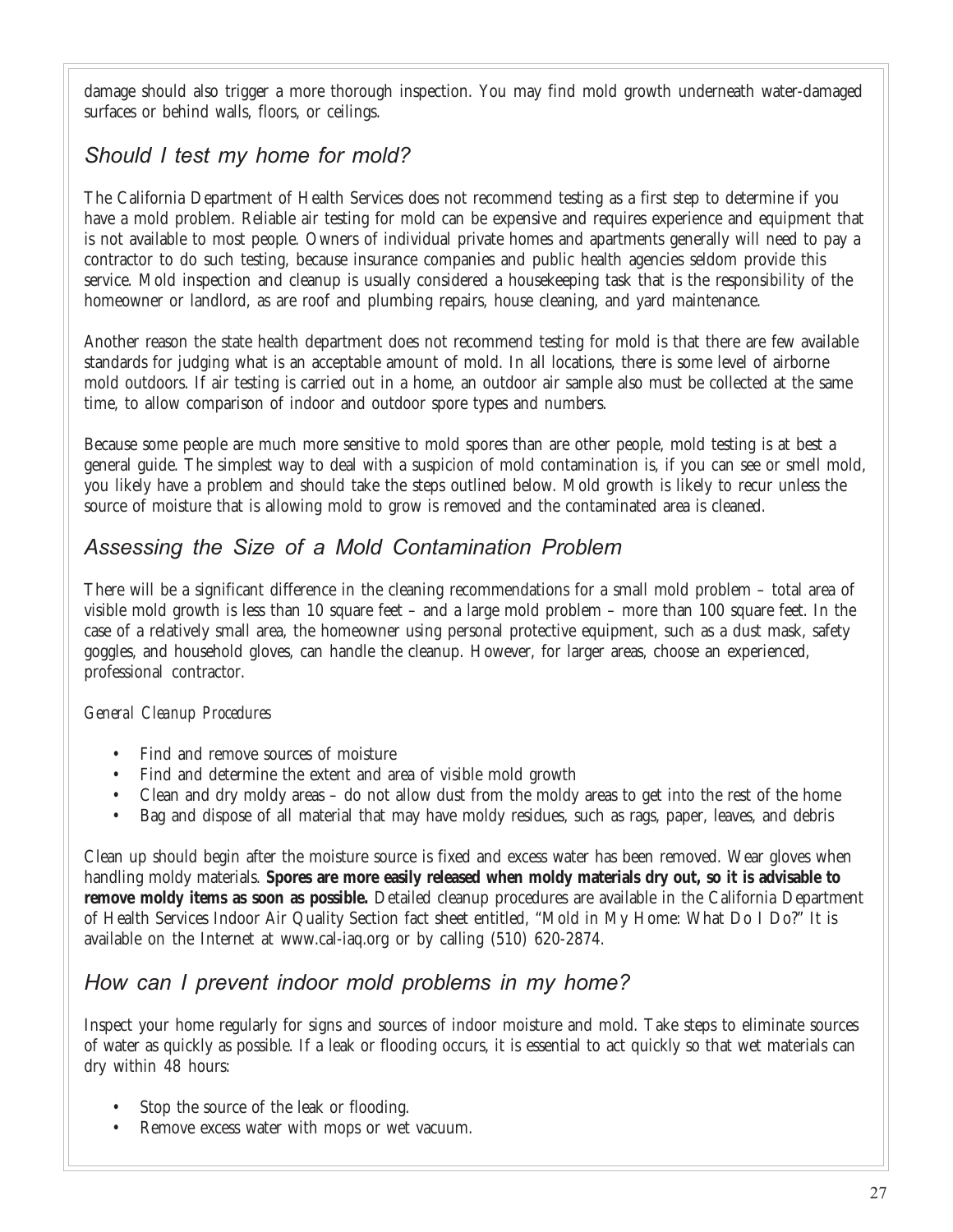- Move wet items to a dry, well-ventilated area. Move rugs and pull up wet carpet as soon as possible.
- Open closet and cabinet doors and move furniture away from walls to increase circulation.
- Run portable fans to increase air circulation. Do NOT use the home's central blower if flooding has occurred in it or in any of the ducts. Do NOT use fans if mold may have already started to grow, or if it has been more than 48 hours since the flooding.
- Run dehumidifiers and window air conditioners to lower humidity.
- Do NOT turn up the heat or use heaters in confined areas, as higher temperatures may increase the rate of mold growth.
- If water has soaked inside the walls, it may be necessary to open wall cavities by removing the baseboards and drilling a hole through the bottom of the wet wall, or by prying away wall paneling.

## *Publications:*

#### *Mold in My Home: What Do I Do?*

This free document is available from:

California Department of Health Services Indoor Air Quality Section 850 Marina Bay Parkway, G365 EHLB Richmond, CA 94804 Telephone: (510) 620-2874 Web: www.cal-iaq.org

#### *Health Effects of Toxin-Producing Molds in California*

*Stachybotrys chartarum (atra) — a mold that may be found in water-damaged homes*

*Fungi and Indoor Air Quality*

#### *Misinterpretation of Stachybotrys Serology*

These free documents are available from:

California Department of Health Services Environmental Health Investigation Branch 850 Marina Bay Parkway Building P, 3rd floor Richmond, CA 94804-6403 Web: www.ehib.org/cma/topic.jsp?topic\_key=15

#### *Mold Remediation in Schools and Commercial Buildings*

#### *A Brief Guide to Mold, Moisture, and Your Home*

These free documents are available from:

U.S. Environmental Protection Agency IAQ Information Clearinghouse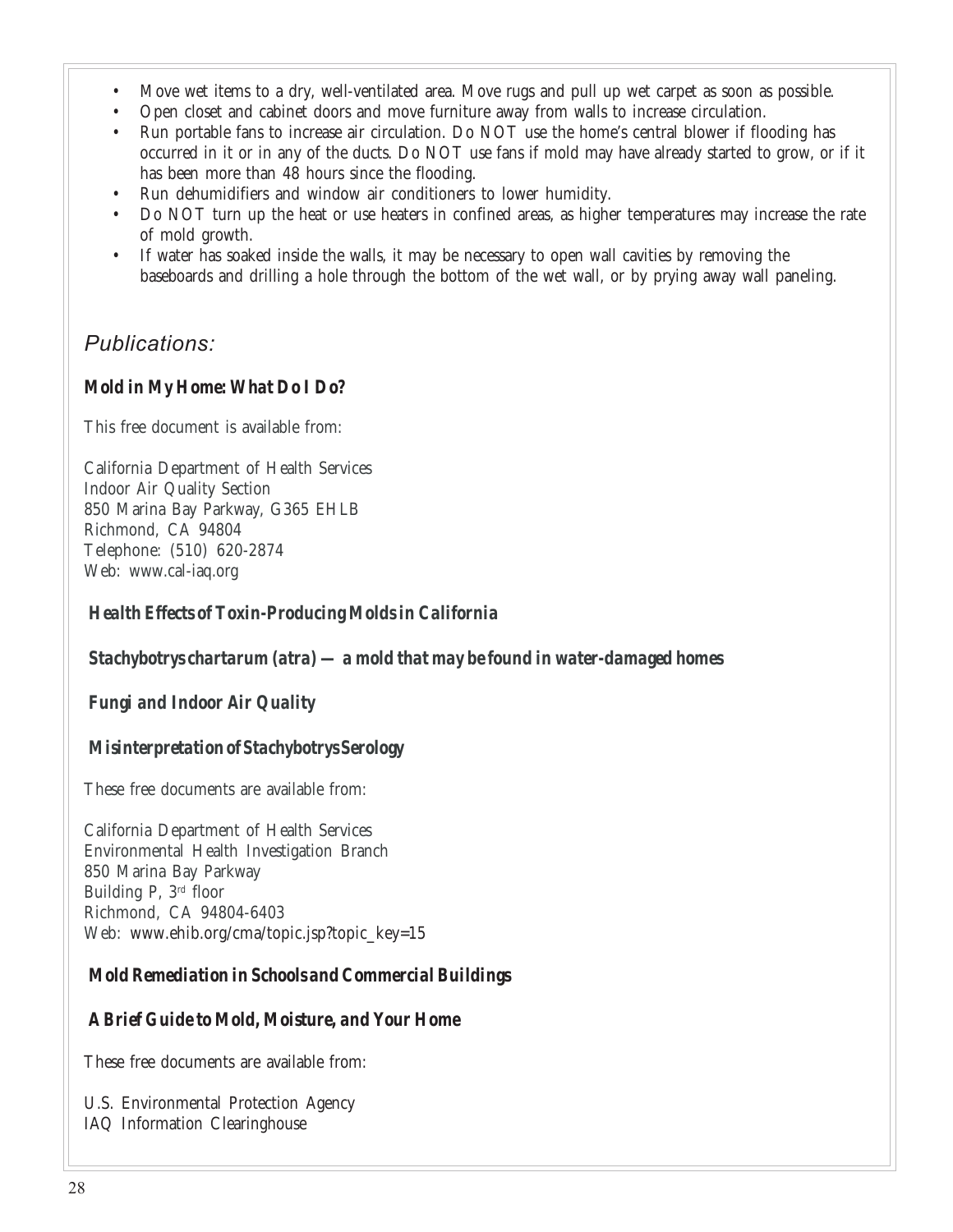Telephone: (800) 438-4318 Web: www.epa.gov/mold/moldresources.html

#### *Repairing Your Flooded Home*

This free publication is available from:

American Red Cross 8928 Volunteer Lane, Sacramento, CA 95826 Telephone: (916) 368-3131 Web: www.redcross.org

*For local assistance, contact your county or city Department of Health, Housing, or Environmental Health.* Phone numbers for these agencies are located in the blue government pages at the front of your local telephone directory.

*Note: Telephone numbers and prices were correct at the date of publication of this booklet, but are subject to change.*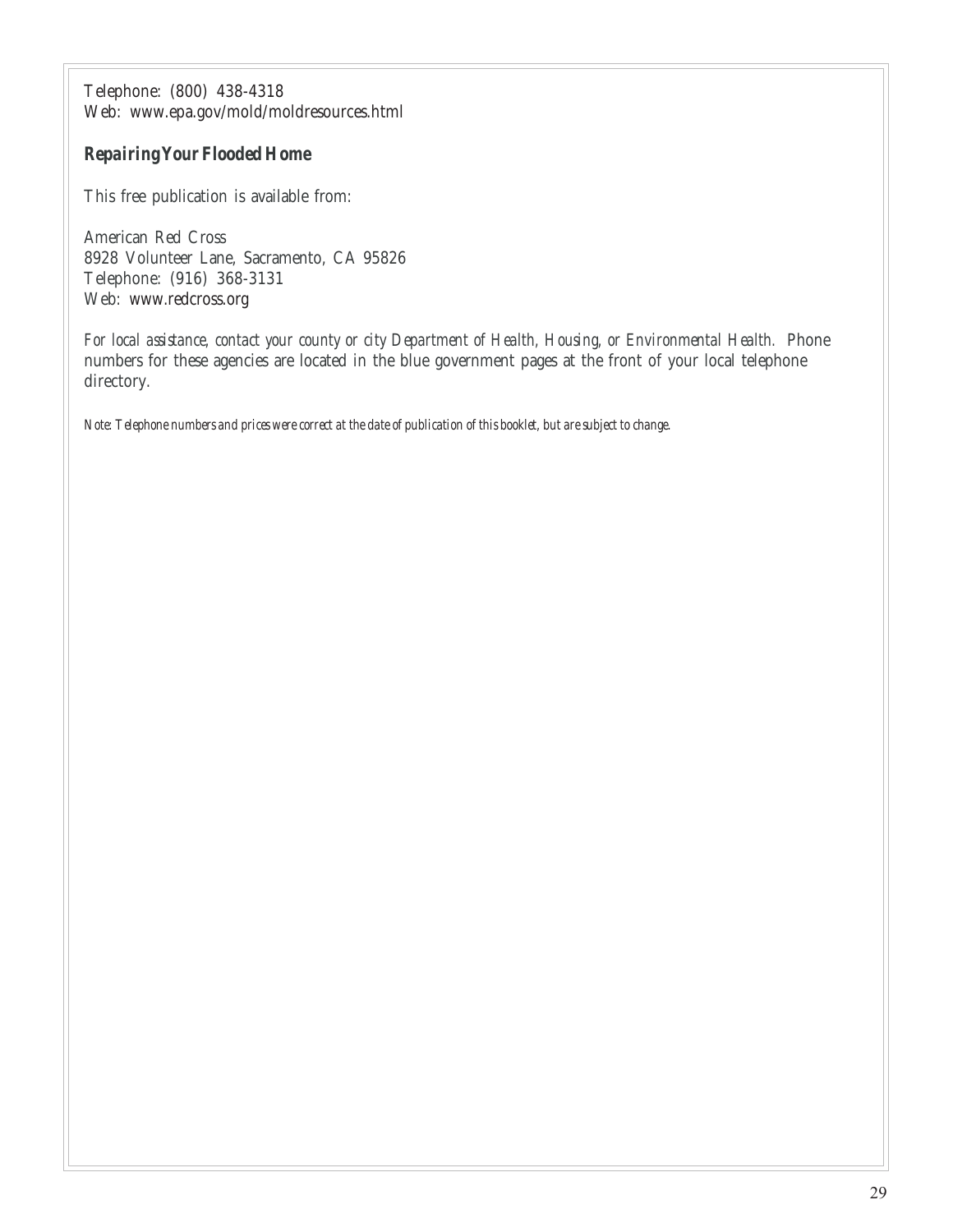# **CHAPTER VII**

# **RADON**

## *What is radon?*

Radon is a naturally occurring colorless, tasteless, and odorless radioactive gas that comes from the decay of uranium found in nearly all soils. It enters buildings from the ground through cracks and openings in concrete slabs, crawl spaces, floor drains, sumps, and the many tiny pores in hollow-wall concrete blocks. When the pressure within a home is lowered, more radon can be drawn from the soil and enter the home. Indoor air pressure may be lower during colder months when heated air rises from the floor level to the ceiling or second story level in the house. Indoor pressure may also be lowered in tightly sealed houses through use of exhaust fans such as those in many kitchens and bathrooms.

Once inside a building, radon can become trapped. Unless the building is properly ventilated to remove it, the gas can become a health hazard.

## *Where is radon found?*

Radon is typically present in rocks containing uranium such as certain granites and shales. The amount of radon that can enter soils and ground water depends on the concentrations of uranium in the underlying rock. Radon can also be found in the air at very low concentrations.

If radon is present in tap water, it can be released when water is used indoors for showering, washing dishes, or washing clothes. Radon is of most concern when water is obtained directly from a well that draws water from a source exposed to uranium and radium. Most of the radon in water obtained from a surface source, such as a reservoir or well water stored in an open tank, has been released before it reaches the home. Building materials are not a significant source of radon except where they incorporate rocks rich in radium or uranium such as granite and shales.

## *Why is radon harmful?*

Long-term exposure to elevated levels of radon can increase your risk of getting lung cancer. Tobacco smokers are at an even greater risk. Radon levels vary throughout the country. The amount of radon entering homes varies from home to home. Because radon is colorless, odorless, and tasteless, testing is the only way to find out if you and your family are at risk from it.

Exposure to radon does not result in any immediate symptoms. For example, it does not result in acute respiratory effects such as colds or allergies. Any cancer resulting from inhaling radon is not likely to arise for at least 20-30 years after exposure begins, and both the level of exposure and duration of exposure are factors which determine the risk of developing lung cancer.

## *Where are the highest levels of radon in the home?*

Generally, the living area closest to the soil surface has the highest level of radon. Upper stories have lower levels of radon. Consequently, radon is rarely a concern in high rise apartment buildings, other than at ground level.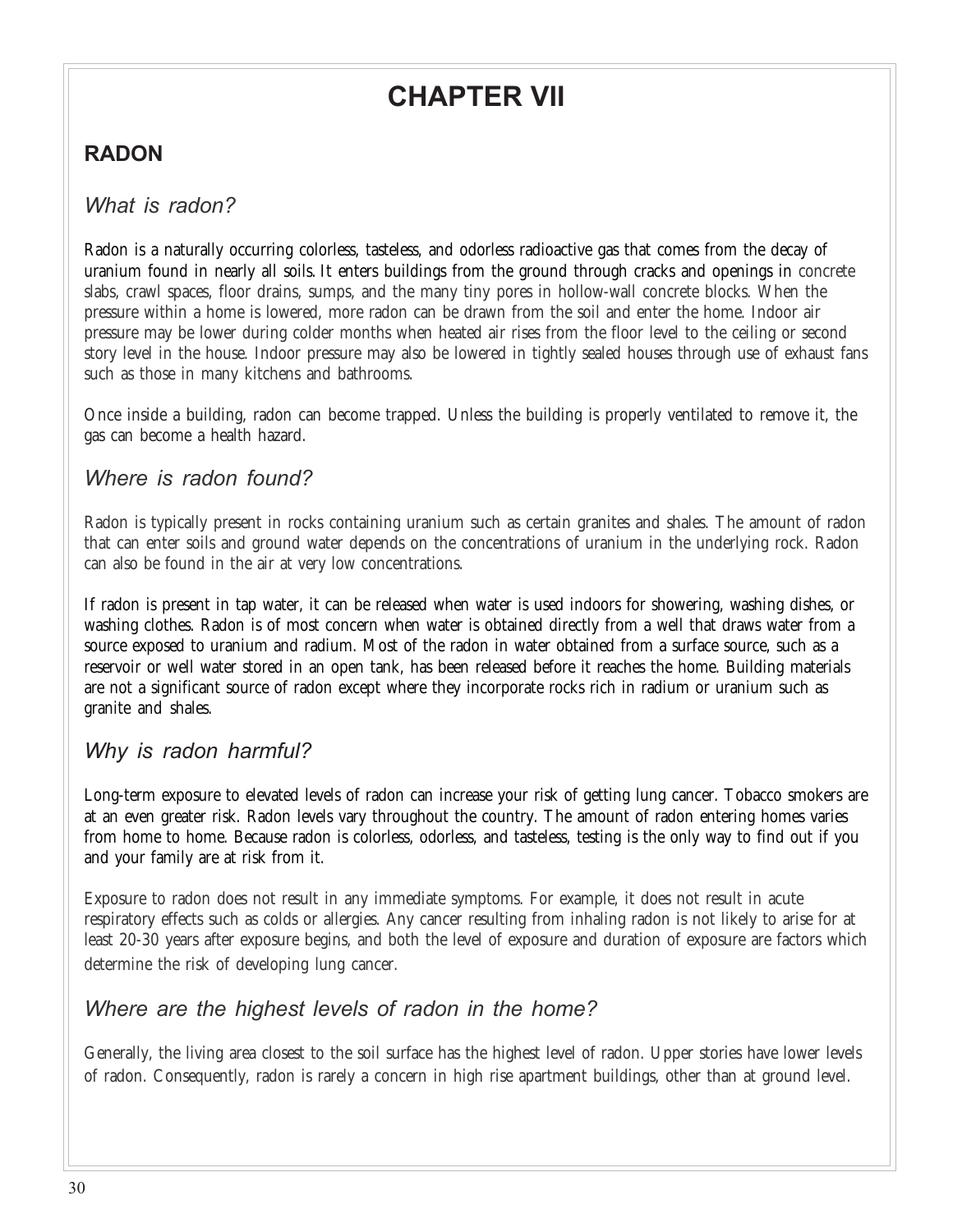## *Do adjacent houses have similar levels of radon?*

Because the amount of uranium and radium in the soil varies, and because houses are constructed and used in different ways, houses in the same neighborhood will have different radon levels.

## *Is there a safe level of radon?*

We know that the greater the exposure to radon, the greater the risk of developing lung cancer. But we do not know if there is a radon level that is harmless. Both the duration of exposure and the level of radon in the air are important in determining the risk of developing lung cancer. Smoking may be a large contributing factor to lung disease associated with radon exposure.

## *How can radon levels be measured?*

Several types of passive radon detectors or active devices can measure the level of radon in a house. Passive detectors are devices left in place for a period of time that require no ongoing activity or power. To obtain accurate results, the homeowner should carefully follow the manufacturer's instructions. Although short-term measurements of radon levels are more convenient, health risk can be more accurately determined from measurements made over a year. Active devices require a source of power and are used by professional radon testers to monitor radon levels. These devices are usually used during real estate transactions.

## *Where can I get a radon detector?*

The California Department of Health Services (CDHS) publishes a list of laboratories certified to provide radon test devices in California. Companies offering onsite testing or detection devices that can be used by the homeowner are listed in "Certified Providers of Radon Services" which may be obtained by calling CDHS Radon Program Hotline at (800) 745-7236 or by visiting the program Web site at www.dhs.ca.gov/ps/ddwem/ environmental/radon/radon.htm.

## *What must be done to reduce indoor radon levels?*

The U.S. EPA and CDHS recommend that homeowners attempt to reduce radon levels in any home that has an annual average level of radon at or above 4 picocures per liter. The mitigation method chosen will depend on the construction of the house, extent of radon reduction required, and cost. After installing a mitigation system, we recommend that radon levels be monitored at regular intervals to make sure the mitigation is working.

A qualified contractor should install the radon mitigation system unless the homeowner fully understands the principles of the mitigation system.

### *When should water be tested for radon?*

When a test shows that indoor levels of radon are at or above 4 picocures per liter, homeowners should consider a water test. If the water comes from a water system, information about the source of the water and any radon tests done on it can be obtained from the company supplying the water. For information or assistance with interpreting test results, contact the CDHS Division of Drinking Water and Environmental Management (see Appendix A).

The radon concentration of water from a private well can be measured by having a sample analyzed at a laboratory certified to test for radon in water. Homeowners should consult the CDHS radon program at (916)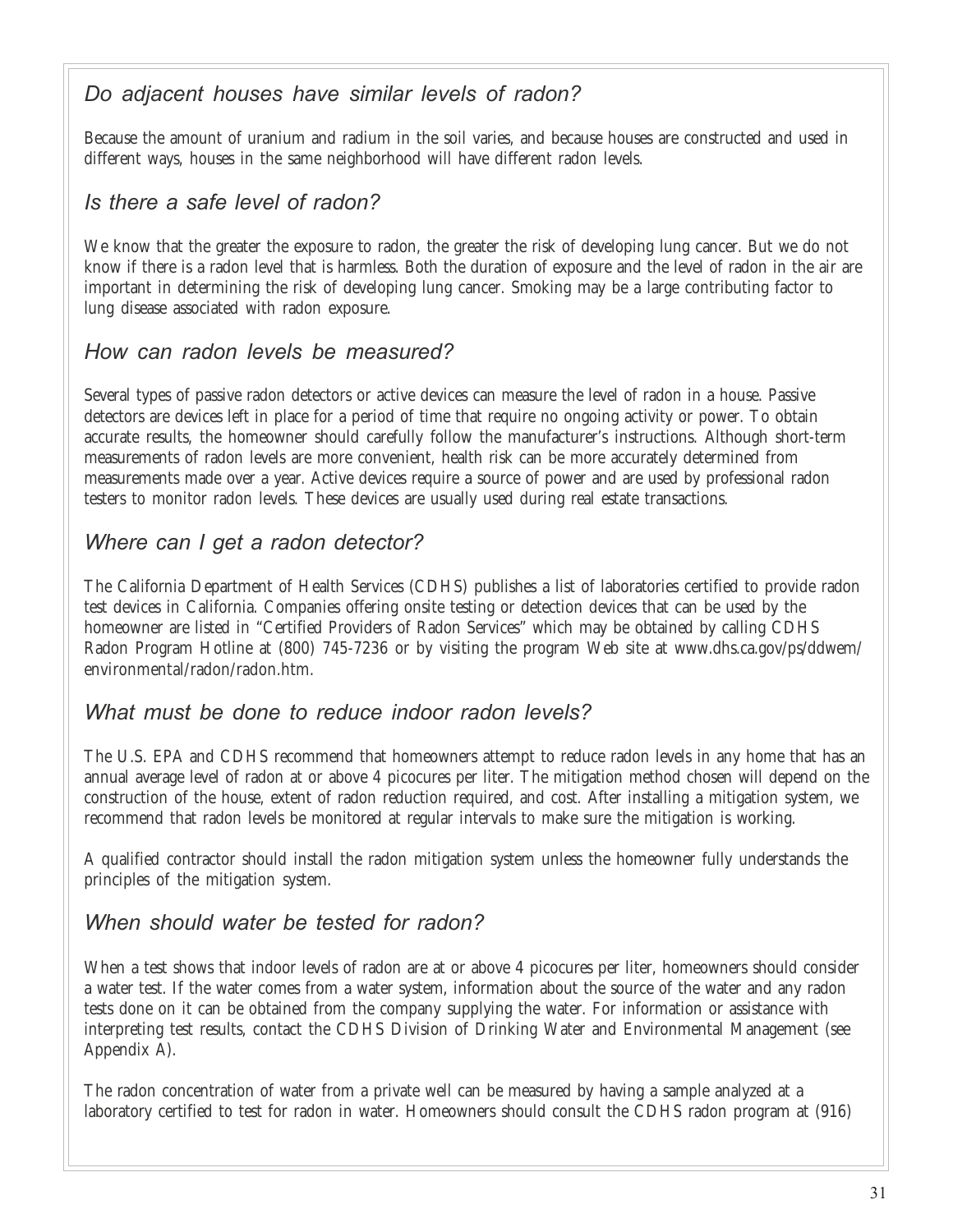324-2208 for guidance on the type of water analysis appropriate to the area and well type. The method of sample collection is critical. To get a list of certified laboratories, call the CDHS at (800) 745-7236.

## *How can levels of radon in water be reduced*?

Radon levels in water can be reduced by 99 percent by the installation of a granular activated carbon unit (GAC) on the water line entering the house. GAC units should be certified by the California Department of Health Services.

As radon accumulates and decays in the GAC unit, the unit itself becomes radioactive. Therefore, these units must be shielded or located away from the house to protect occupants from radiation. The GAC filters also require special handling during replacement and disposal. Aeration may also remove radon from water. This technique may be more costly but avoids the problem of radiation build up.

Selection of the proper water treatment technology depends primarily upon its removal efficiency (other contaminants in the water may adversely affect this), safety, initial costs, and operating and maintenance costs. Therefore, professional guidance is strongly advised.

## *Does the law require mitigation?*

Mitigation of radon is not required by law and is at the discretion of the homeowner.

## *Hotlines:*

*For information on how to purchase a radon detector, how to find someone to test your home, or for informational publications on radon, call the CDHS Radon Program Hotline at:* (800) 745-7236. Web: www.dhs.ca.gov/ps/ ddwem/environmental/radon/radon.htm

*For specific assistance, call the CDHS Radon Program at:* (916) 324-2208

### *Publications:*

#### *List of Certified Providers of Radon Services*

This publication is available by calling CDHS Radon Program Hotline at (800) 745-745-7236 or at www.dhs.ca.gov/ ps/ddwem/environmental/radon/radon.htm.

California Department of Health Services Environmental Management Branch Radon Program 601 N. 7th Street P.O. Box 942732 Sacramento, CA 94234-7320 Telephone: (800) 745-7236 Web: www.dhs.ca.gov/radon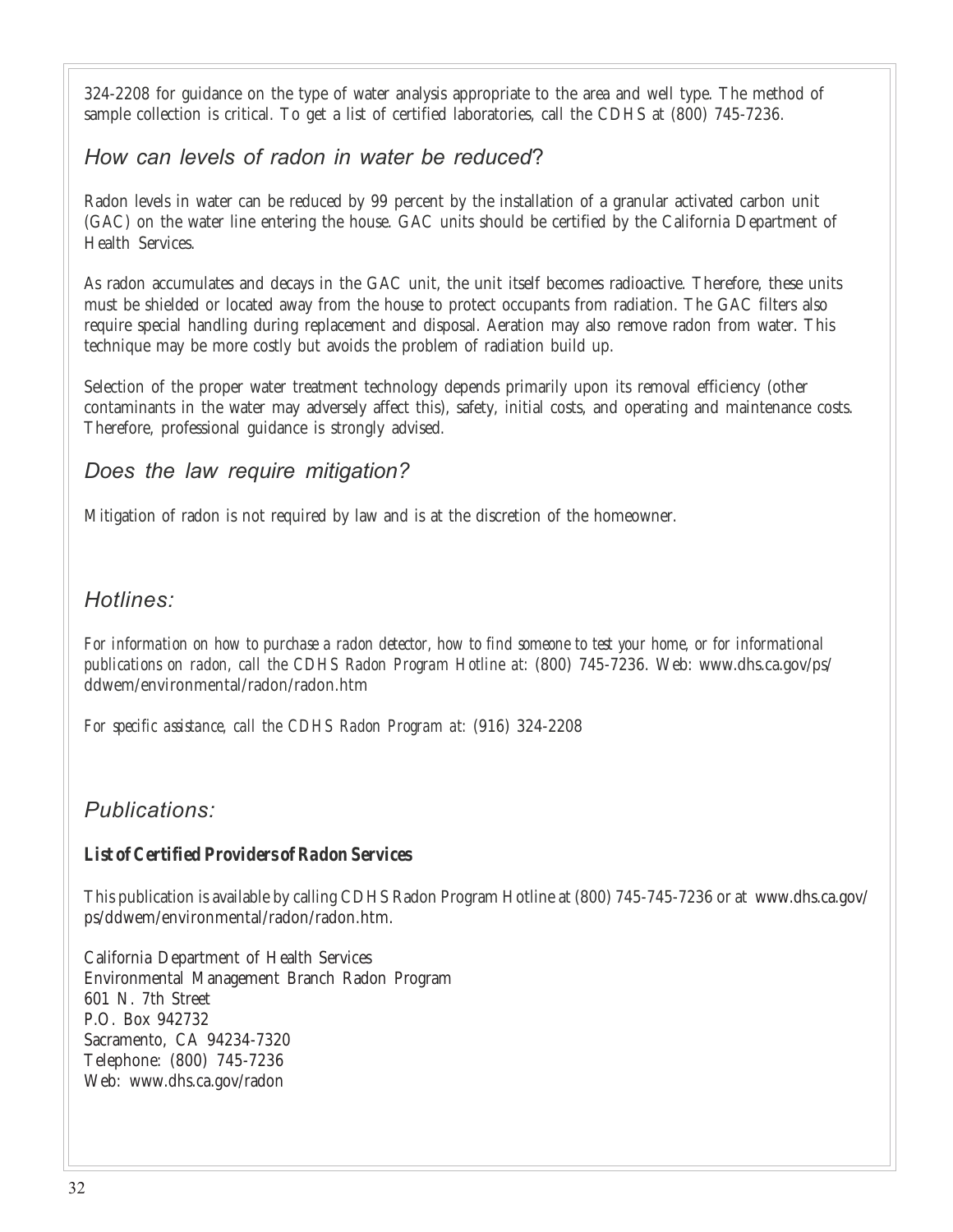#### *Radon in California*

*A Citizen's Guide to Radon*

*Homebuyers and Sellers Guide to Radon*

*The Inside Story - A Guide to Indoor Air Quality*

*How to Reduce Radon Levels in your Home*

*Model Standards for Radon in New Residential Buildings*

These free publications are available from:

U.S. EPA Indoor Air Quality Information Clearinghouse P.O. Box 37133 Washington, D.C. 20013-7133 Telephone: (800) 438-4318 Fax: (202) 484-1510 Email: iaqinfo@aol.com Web: www.epa.gov/iaq/

*Note: Telephone numbers and prices were correct at the date of publication of this booklet, but are subject to change.*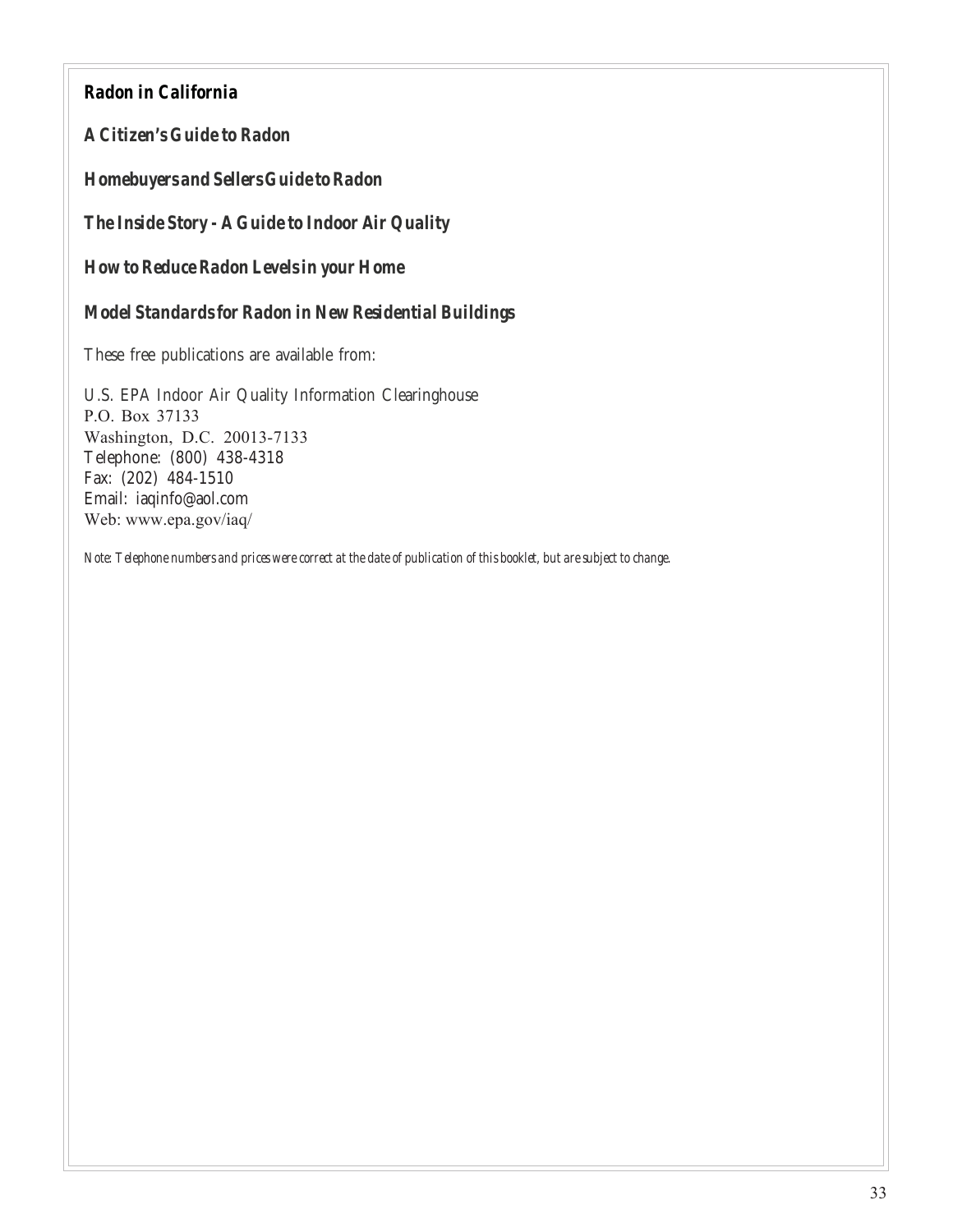# **APPENDIX A**

## **List of Federal and State Agencies**

*Contact information provided was correct as of the date of publication, but is subject to change.*

Federal Agencies

#### **U.S. Department of Housing and Urban Development (HUD)**

Office of Lead Hazard Control 451 7th Street S.W., Room B133 Washington, D.C. 20410 Telephone: (202) 755-1785 Web: www.hud.gov

*HUD helps people build and maintain communities of opportunity.*

#### **U.S. Environmental Protection Agency (U.S. EPA)**

Public Information Center 1200 Pennsylvania Ave., N.W. Washington, D.C. 20460 Telephone: (202) 272-0167 Web: www.epa.gov

*The U.S. EPA is a regulatory agency responsible for implementing federal laws designed to protect our air, water, and land from past and future environmental hazards.*

State Agencies

#### **California Air Resources Board**

Research Division Indoor Exposure Assessment Section 1001 I Street P.O. Box 2815 Sacramento, CA 95814 Telephone: (916) 322-8282 Web: www.arb.ca.gov

#### **California Contractor's State License Board**

9821 Buisness Park Drive P.O. Box 26000 Sacramento, CA 95827 Telephone: (800) 321-2752 Web: www.contractorslicense.com

*This board is responsible for licensing contractors, including asbestos abatement.*

#### **California Department of Industrial Relations**

Division of Occupational Safety and Health (Cal/ OSHA) Asbestos Consultant Certification Unit 2211 Park Towne Circle, #1 Sacramento, CA 95825 Telephone: (916) 574-2993 Web: www.dir.ca.gov

*Cal/OSHA is the state equivalent to the Federal Occupational Safety and Health Administration (OSHA) and regulates protection of workers.*

#### **California Department of Health Services**

Call your local county health department listed in the front of the white pages or, on the Internet, visit www.dhs.ca.gov

#### **California Department of Health Services**

Childhood Lead Poisoning Prevention Program 850 Marina Bay Parkway, Bldg P, 3rd Floor Richmond, CA 94804-6403 Telephone: (510) 620-5600 Email: staff@cal-iaq.org Web: www.dhs.ca.gov/childlead

#### **California Department of Health Services**

Environmental Management Branch, Radon Program 1616 Capital Avenue, 2nd Floor, MS 7405 P.O. Box 997413 Sacramento, CA 95899-7413 Telephone: (800) 745-7236 Web: www.dhs.ca.gov/radon

*This branch provides publications and information about radon hazards.*

#### **California Department of Health Services**

Environmental Lab Accreditation Program 850 Marina Bay Parkway Building P, Third Floor Richmond, CA 94804-6403 Telephone: (510) 620-5600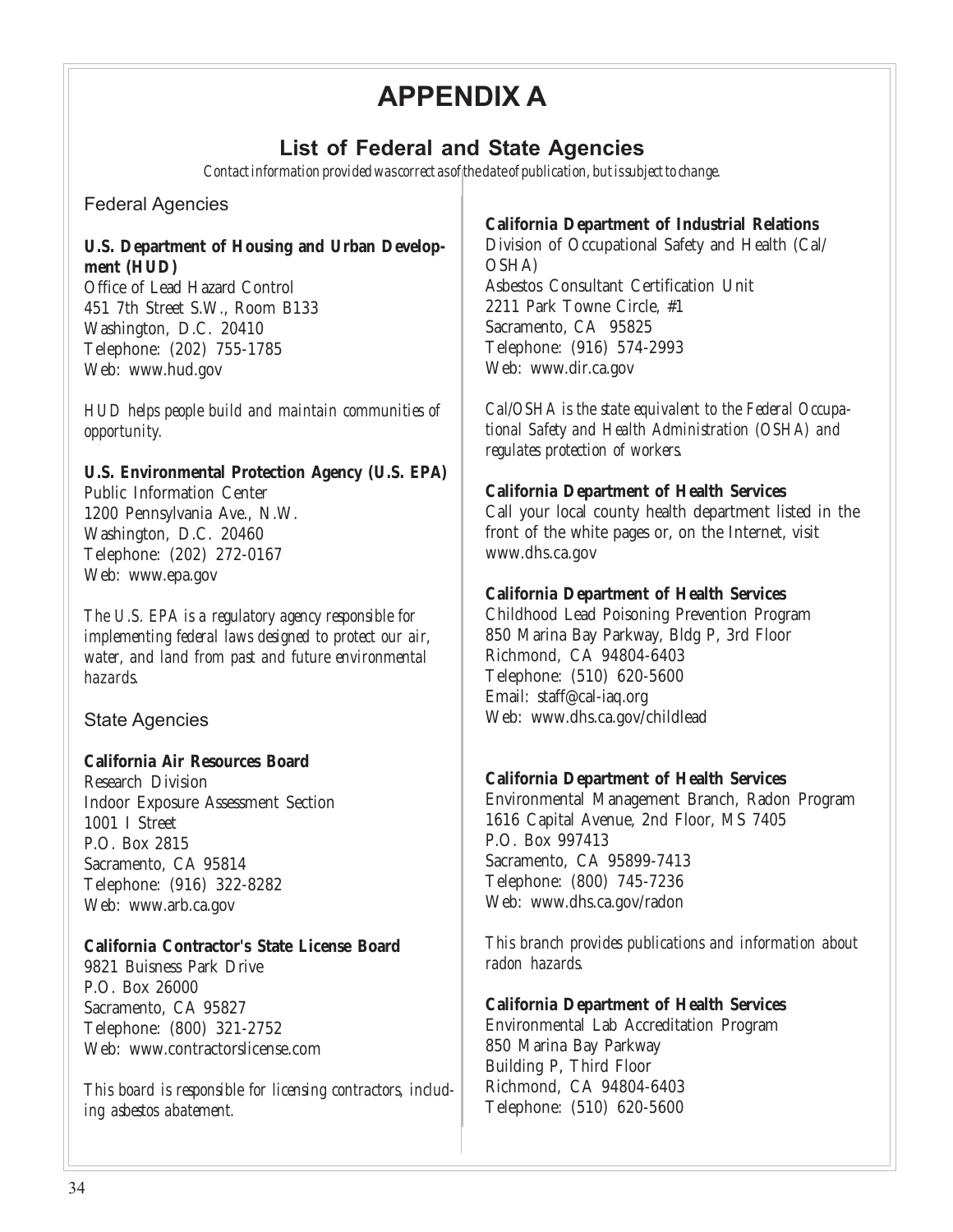*This office may provide information about test procedures for analyzing environmental pollutants.*

#### **California Department of Health Services**

Division of Drinking Water and Environmental Management Drinking Water Technical Program Branch Sacramento Headquarters 1616 Capital Avenue, MS 7400 P.O. Box 997413 Sacramento, CA 95899-7413 Telephone: (916) 449-5600

*This division collects and evaluates water quality information on drinking water in California and supervises the activities of all public water systems. It also provides assistance to local health departments, water purveyors, and the general public on issues related to water quality, water supply, and water treatment:*

#### **Northern California Section**

*Sacramento District* 8455 Jackson Road, Room 120 Sacramento, CA 95826 Telephone: (916) 229-3126

*Lassen, Valley, Klamath & Shasta Districts* 415 Knollcrest Drive, Suite 110 Redding, CA 96002 Telephone: (916) 224-4800

#### **North Coastal Section**

*San Francisco & Santa Clara Districts* 2151 Berkeley Way, Room 458 Berkeley, CA 94704 Telephone: (510) 540-2158

*Mendocino & Sonoma Districts* 50 D Street, Suite 200 Santa Rosa, CA 95404-4752 Telephone: (707) 576-2145

*Monterey District* 1 Lower Ragsdale, Bldg. 1, Suite 120 Monterey, CA 93940 Telephone: (831) 655-6939

#### **Central California Section**

*Merced & Visalia Districts*

1040 East Herndon Avenue, Suite 205 Fresno, CA 93720-3158 Telephone: (559) 447-3300

*Stockton District* 31 E. Channel Street, Room 270 Stockton, CA 95202 Telephone: (209) 948-7696

*Tehachapi District* 1200 Discovery Drive, Suite 100 Bakersfield, CA 993309 Telephone: (661) 335-7315

#### **Southern California Section**

*Los Angeles District & Metropolitan Districts* 1449 W. Temple Street, Room 202 Los Angeles, CA 90026 Telephone: (213) 580-5723

*Santa Barbara District* 1180 Eugenia Place, Suite 200 Carpinteria, CA 93013 Telephone: (805) 566-1326

#### **South Coastal Section**

*San Bernardino District* 464 West 4th Street, #437 San Bernardino, CA 92401 Telephone: (909) 383-4328

*San Diego & Riverside Districts* 1350 Front Street, Room 2050 San Diego, CA 92101 Telephone: (619) 525-4159

*Santa Ana District* 28 Civic Center Plaza, Room 325 Santa Ana, CA 92701 Telephone: (714) 558-4410

**California Department of Toxic Substances Control** 1001 I Street P.O. Box 806 Sacramento, CA 95812-0806 Telephone: (916) 324-1826 Web: www.dtsc.ca.gov

*DTSC issues permits for treatment, storage, and*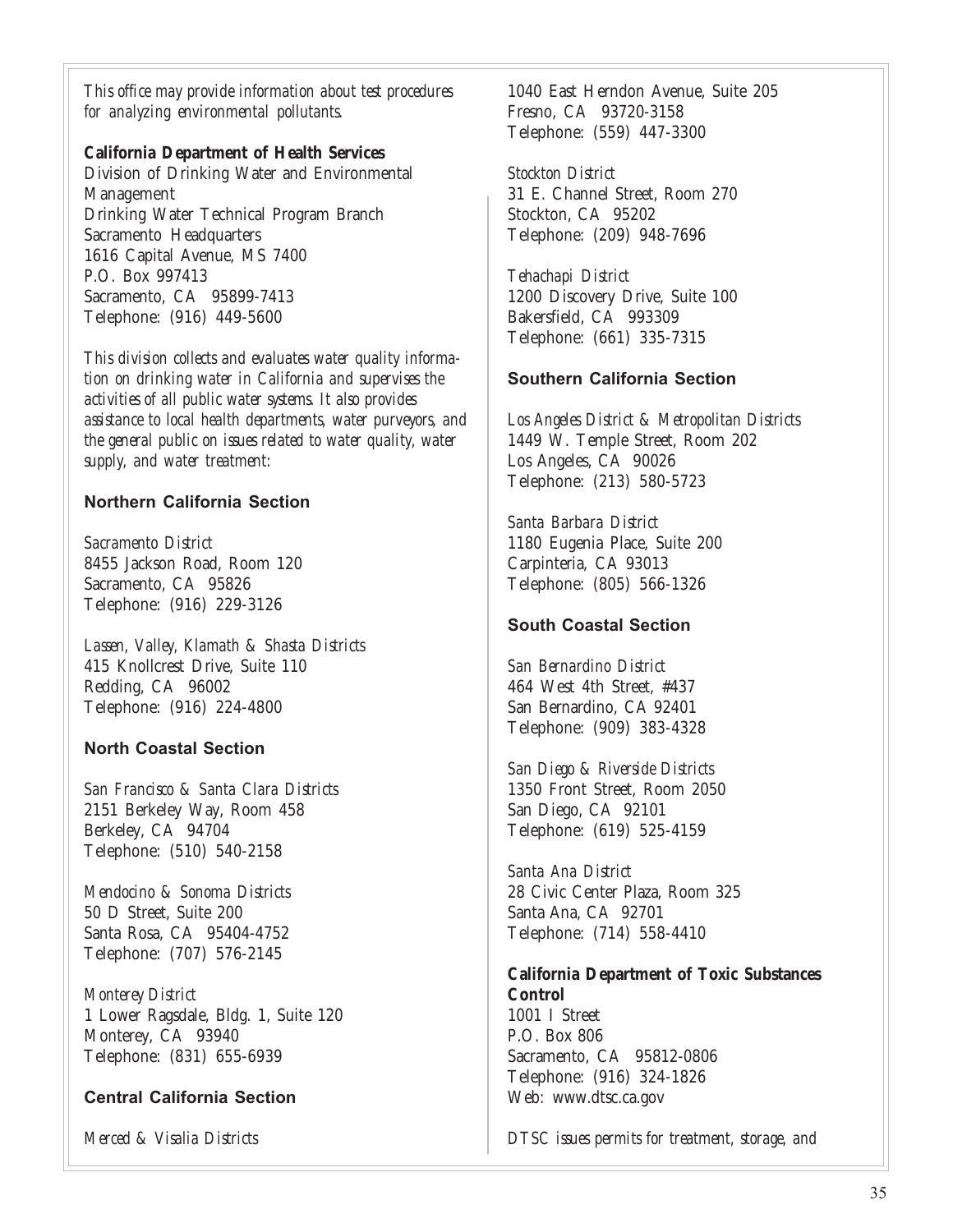*disposal of hazardous wastes; inspects facilities; maintains a Superfund list; and has a site cleanup program.*

#### **Northern California Regional Offices**

*Sacramento Office* 8800 Cal Center Drive Sacramento, CA 95826-3268 Telephone: (916) 255-3618

*Clovis Office* 1515 Tollhouse Road Clovis, CA 93611-0522 Telephone: (559) 297-3901

*Berkeley Office* 700 Heinz Avenue, Suite #200 Berkeley, CA 94710-2721 Telephone: (510) 540-2122

#### **Southern California Regional Offices**

*Glendale Office* 1011 North Grandview Avenue Glendale, CA 91201-2205 Telephone: (818) 551-2830

*Cypress Office* 5796 Corporate Avenue Cypress, CA 90630-4732 Telephone: (714) 484-5300

*San Diego Office* 9174 Skypark Court, Suite 150 San Diego, CA 92123 Telephone: (858) 637-5531

#### **California Department of Housing and Community Development**

Division of Administration - Manufactured Housing 1800 Third Street, Room 260 P.O. Box 31 Sacramento, CA 95814 Telephone: (916) 445-3338

*Administration of codes and statutes relating to mobile homes. It also allocates grants and loans for low-income housing, house rehabilitation, and disaster relief.*

#### **California Department of Real Estate (DRE)**

*Fresno District Office* Department of Real Estate 2550 Mariposa, Room 3070 Fresno, CA 93721-2273 Telephone: (559) 445-6153

*Oakland District Office* Department of Real Estate 1515 Clay Street, Room 702 Oakland, CA 94612-1462 Telephone: (510) 622-2552

*Los Angeles Executive Office* Department of Real Estate 320 W. 4th Street, Suite 350 Los Angeles, CA 90013-1150 Telephone: (213) 620-2072

*San Diego District Office* Department of Real Estate 1350 Front Street, Room 3064 San Diego, CA 92101-3687 Telephone: (619) 525-4375

*Sacramento Principal Office* Department of Real Estate 2201 Broadway P.O. Box 187000 Sacramento, CA 95818-7000 Telephone: (916) 227-0864

*This unit provides information on lead toxicity and treatment of lead toxicity in children.*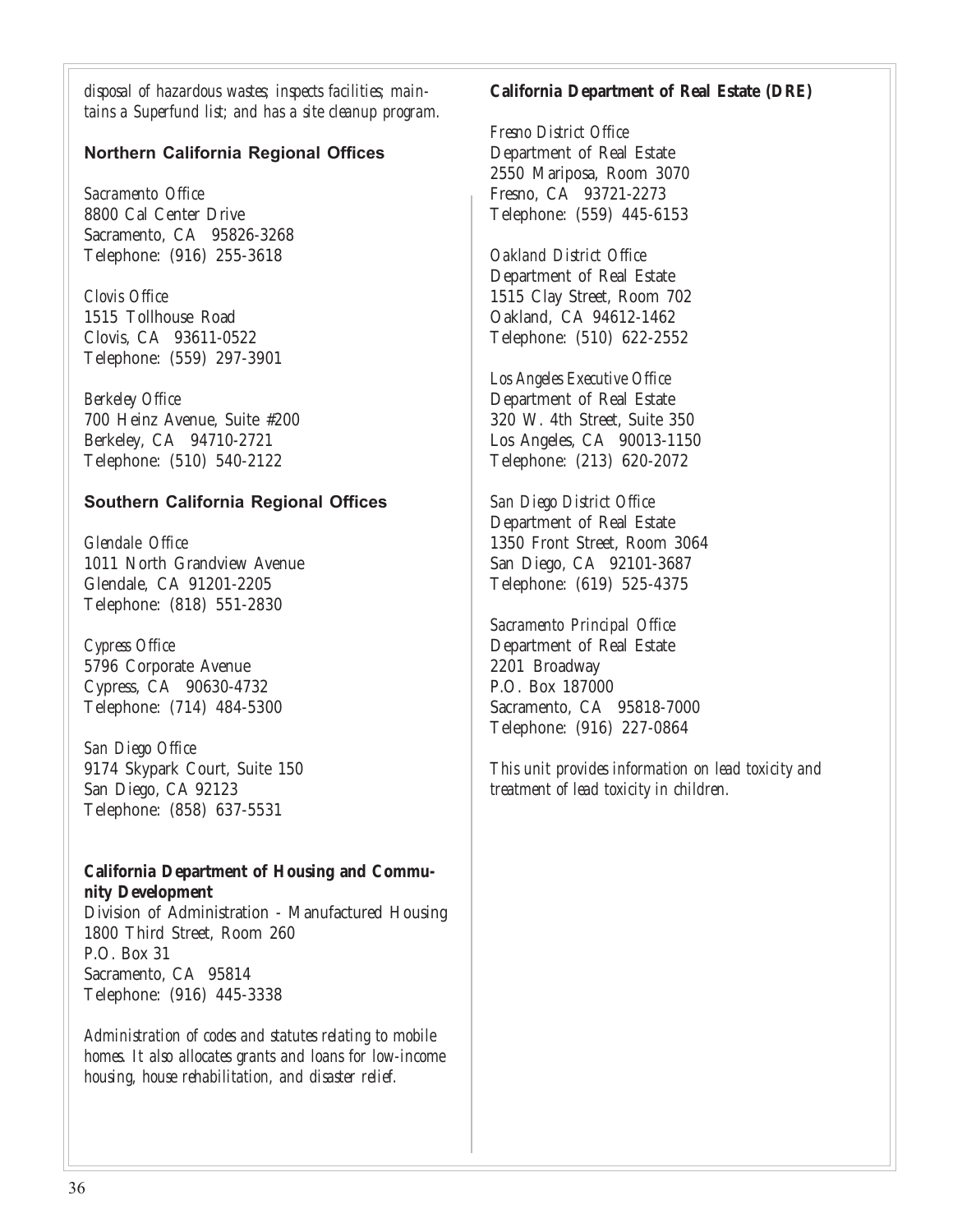# **APPENDIX B**

## **Glossary**

**AERATION:** A technique by which air is introduced into a liquid; bubbles and aerosols are generated and dissolved gases released. For example, water aerated by passing through a shower head will release dissolved radon gas.

**ACTIVATED CARBON:** A material made from burnt wood which is used to remove organic solutes, such as pesticides, and some inorganic solutes, such as chlorine, from water. Dissolved organic solutes are removed from the water by absorption onto the activated carbon. The activated carbon must be periodically replaced when it becomes saturated and unable to adsorb any more solute. Activated carbon is not effective in removing heavy metals, such as lead, and salts, which make water hard.

**ANNUAL AVERAGE LEVEL:** The average of measurements taken at different times over the period of one year or the level measured by a device left in place for a full year.

**CARCINOGEN:** A substance that causes cancer.

**CATHODE RAY TUBE:** The cathode ray tube, or CRT, is the display device used in most computer displays, video monitors, and televisions.

**CERTIFIED LABORATORY:** A laboratory that has demonstrated that it can meet the federal and state standards for accuracy and precision for a given analytical procedure.

**DISTILLATION:** As referenced in this booklet, distillation is a technique used to purify water by removal of inorganic contaminants such as salts through heating the solution and condensing the steam. The resultant distilled water has a reduced salt concentration. Distillation is not effective in removing pesticides and volatile organic contaminants such as chloroform and benzene.

**EXPOSURE:** Contact with an agent through inhalation, ingestion, or touching. For example, exposure to radon is primarily through inhalation; exposure to lead is primarily through ingestion.

**FILTRATION:** Purification of water by removing undissolved solids or sediment by passing the water through a filter or sieve. Filtration does not remove dissolved salts or organic contaminants.

**FRIABLE:** Easily crumbled, pulverized, or reduced to a powder by hand.

**LEVEL:** Another term for concentration; also, the amount of a substance in a given volume of air, liquid or solid.

**LITER:** Metric unit of volume equivalent to 1.057 quarts of liquid. One gallon is equivalent to about four liters.

**MILLIGRAM:** A unit of weight. There are 1,000 milligrams in one gram and about 28 grams in one ounce.

**MITIGATION:** Mitigation means any action taken to reduce or eliminate the risk to human health and the environment from hazardous waste.

**PARTS PER MILLION:** A unit of concentration. For example, air that contains 1 part per million formaldehyde contains 1.2 milligrams formaldehyde in 1 million milliliters air, i.e. 1,000 liters air. Also, water which contains